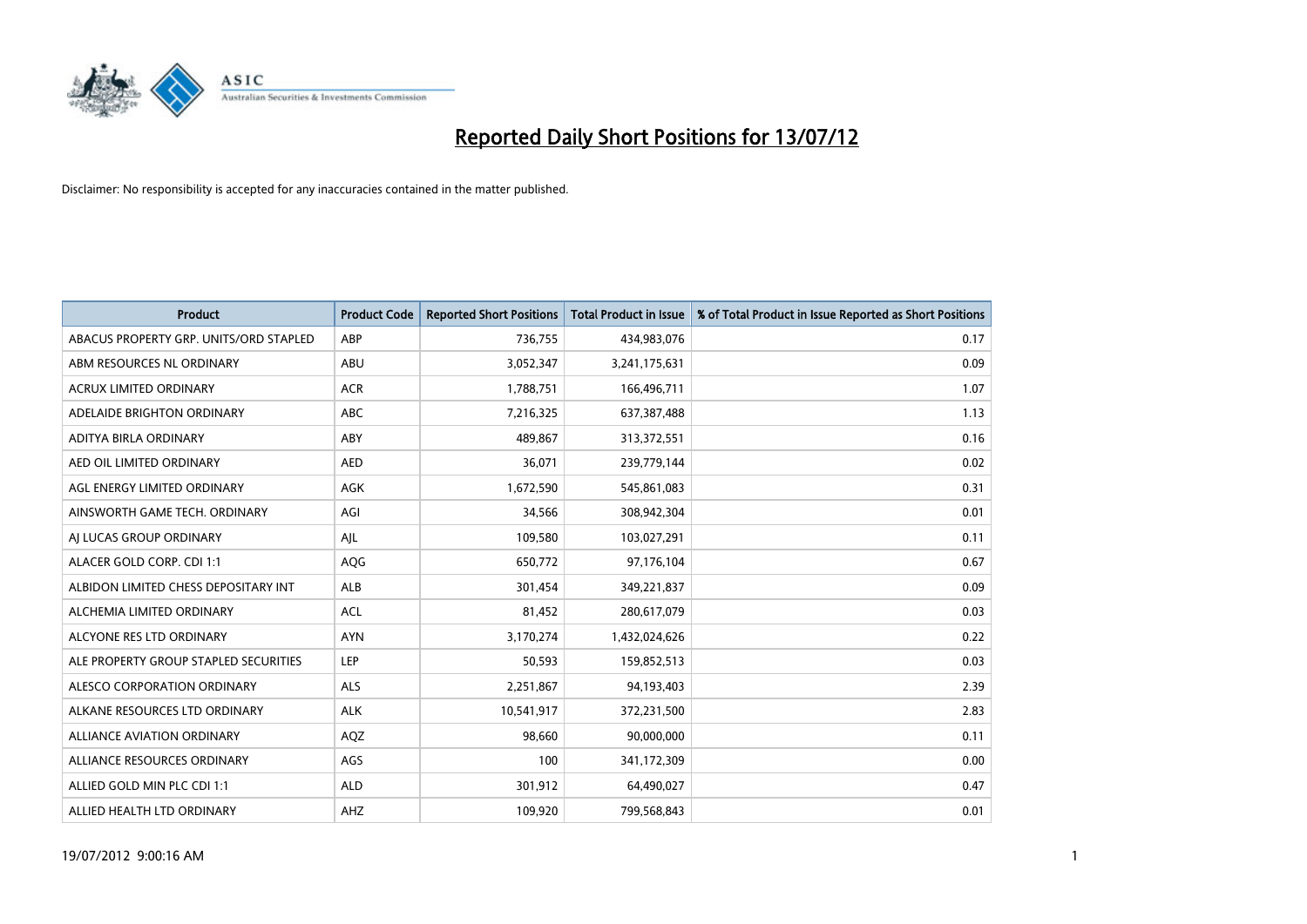

| <b>Product</b>                          | <b>Product Code</b> | <b>Reported Short Positions</b> | <b>Total Product in Issue</b> | % of Total Product in Issue Reported as Short Positions |
|-----------------------------------------|---------------------|---------------------------------|-------------------------------|---------------------------------------------------------|
| ALTONA MINING LTD ORDINARY              | <b>AOH</b>          | 550,000                         | 527,271,038                   | 0.10                                                    |
| ALUMINA LIMITED ORDINARY                | <b>AWC</b>          | 176,893,878                     | 2,440,196,187                 | 7.25                                                    |
| AMALGAMATED HOLDINGS ORDINARY           | AHD                 | 1,342                           | 157,629,498                   | 0.00                                                    |
| AMCOM TELECOMM. ORDINARY                | <b>AMM</b>          | 105,413                         | 241,491,904                   | 0.04                                                    |
| AMCOR LIMITED ORDINARY                  | AMC                 | 3,151,184                       | 1,206,684,923                 | 0.26                                                    |
| AMP LIMITED ORDINARY                    | AMP                 | 5,702,214                       | 2,894,931,180                 | 0.20                                                    |
| AMPELLA MINING ORDINARY                 | <b>AMX</b>          | 4,639,131                       | 246,800,493                   | 1.88                                                    |
| ANGLOGOLD ASHANTI CDI 5:1               | AGG                 | 10,000                          | 89,207,765                    | 0.01                                                    |
| ANSELL LIMITED ORDINARY                 | <b>ANN</b>          | 3,183,847                       | 130,656,668                   | 2.44                                                    |
| ANTARES ENERGY LTD ORDINARY             | <b>AZZ</b>          | 398,184                         | 259,950,000                   | 0.15                                                    |
| ANTISENSE THERAPEUT. ORDINARY           | ANP                 | 100,000                         | 1,267,095,690                 | 0.01                                                    |
| ANZ BANKING GRP LTD ORDINARY            | ANZ                 | 8,254,367                       | 2,715,721,290                 | 0.30                                                    |
| APA GROUP STAPLED SECURITIES            | <b>APA</b>          | 7,059,590                       | 644,485,583                   | 1.10                                                    |
| APN NEWS & MEDIA ORDINARY               | <b>APN</b>          | 21,819,939                      | 649,010,756                   | 3.36                                                    |
| AQUARIUS PLATINUM. ORDINARY             | <b>AOP</b>          | 15,571,130                      | 470,312,578                   | 3.31                                                    |
| AQUILA RESOURCES ORDINARY               | <b>AQA</b>          | 6,614,790                       | 411,804,442                   | 1.61                                                    |
| ARAFURA RESOURCE LTD ORDINARY           | <b>ARU</b>          | 5,270,045                       | 396,004,144                   | 1.33                                                    |
| ARB CORPORATION ORDINARY                | <b>ARP</b>          | 62,151                          | 72,481,302                    | 0.09                                                    |
| ARDENT LEISURE GROUP STAPLED SECURITIES | AAD                 | 468,622                         | 334,209,401                   | 0.14                                                    |
| ARISTOCRAT LEISURE ORDINARY             | ALL                 | 17,774,371                      | 550,502,889                   | 3.23                                                    |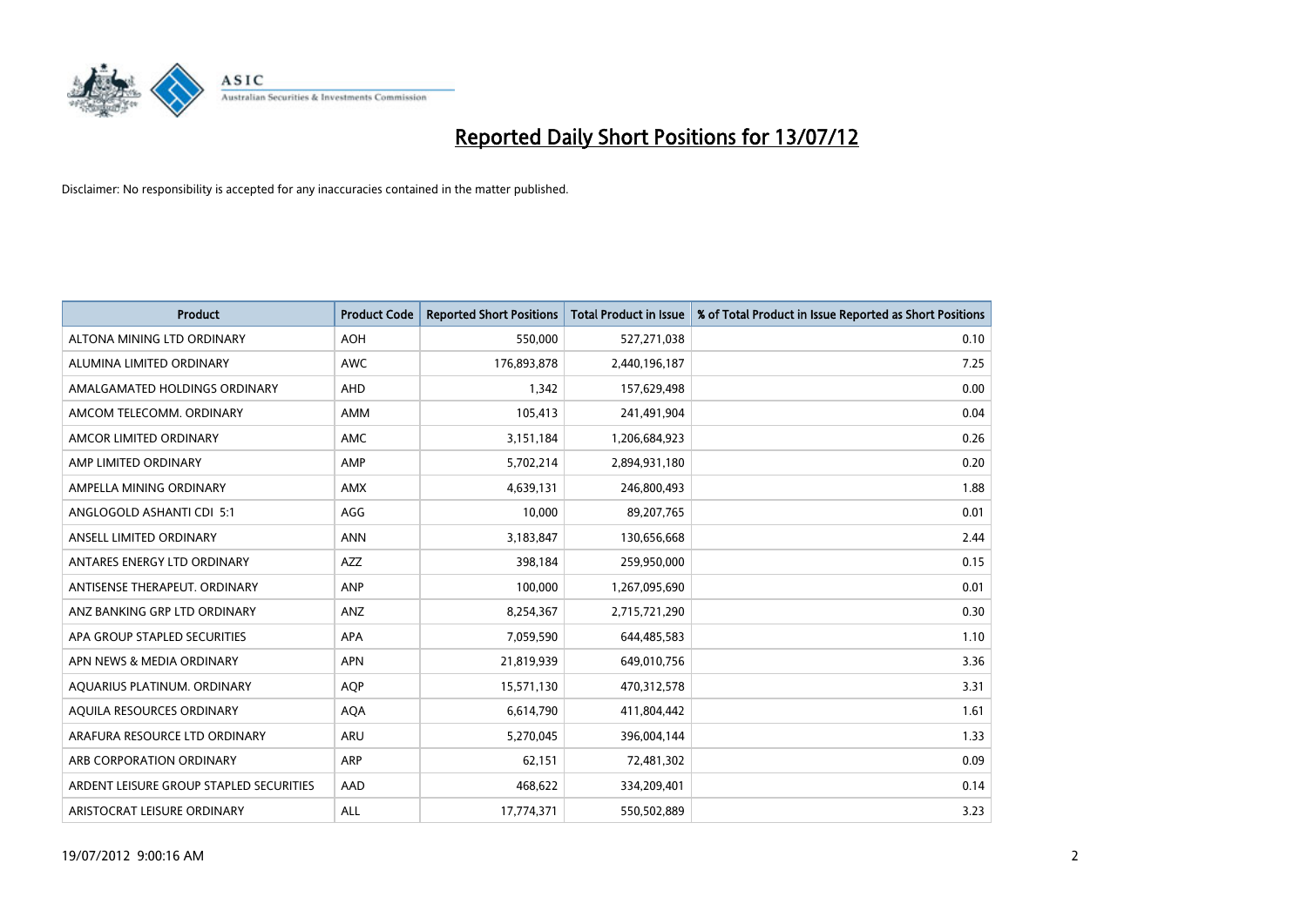

| <b>Product</b>                              | <b>Product Code</b> | <b>Reported Short Positions</b> | <b>Total Product in Issue</b> | % of Total Product in Issue Reported as Short Positions |
|---------------------------------------------|---------------------|---------------------------------|-------------------------------|---------------------------------------------------------|
| ARRIUM LTD ORDINARY                         | ARI                 | 15,153,600                      | 1,345,665,626                 | 1.13                                                    |
| ASCIANO LIMITED ORDINARY                    | <b>AIO</b>          | 5,446,340                       | 975,385,664                   | 0.56                                                    |
| ASG GROUP LIMITED ORDINARY                  | <b>ASZ</b>          | 171,510                         | 172,152,079                   | 0.10                                                    |
| ASPEN GROUP ORD/UNITS STAPLED               | APZ                 | 146,789                         | 600,507,326                   | 0.02                                                    |
| ASPIRE MINING LTD ORDINARY                  | <b>AKM</b>          | 270,266                         | 620,594,556                   | 0.04                                                    |
| ASTRO JAP PROP GROUP STAPLED SECURITIES     | AIA                 | 12,411                          | 58,445,002                    | 0.02                                                    |
| ASX LIMITED ORDINARY                        | <b>ASX</b>          | 4,250,012                       | 175,136,729                   | 2.43                                                    |
| ATLANTIC LIMITED ORDINARY                   | ATI                 | 60,000                          | 154,757,339                   | 0.04                                                    |
| ATLAS IRON LIMITED ORDINARY                 | AGO                 | 13,356,088                      | 904,580,993                   | 1.48                                                    |
| AUCKLAND INTERNATION ORDINARY               | <b>AIA</b>          | 50,000                          | 1,322,564,489                 | 0.00                                                    |
| AURORA OIL & GAS ORDINARY                   | <b>AUT</b>          | 8,257,393                       | 446,595,778                   | 1.85                                                    |
| <b>AUSDRILL LIMITED ORDINARY</b>            | <b>ASL</b>          | 2,075,708                       | 304,397,289                   | 0.68                                                    |
| AUSENCO LIMITED ORDINARY                    | AAX                 | 415,851                         | 123,872,665                   | 0.34                                                    |
| <b>AUSTAL LIMITED ORDINARY</b>              | ASB                 | 292,468                         | 188,193,007                   | 0.16                                                    |
| AUSTBROKERS HOLDINGS ORDINARY               | <b>AUB</b>          | 59                              | 55,999,095                    | 0.00                                                    |
| AUSTIN ENGINEERING ORDINARY                 | <b>ANG</b>          | 20,486                          | 72,314,403                    | 0.03                                                    |
| <b>AUSTRALAND PROPERTY STAPLED SECURITY</b> | <b>ALZ</b>          | 164,594                         | 576,846,597                   | 0.03                                                    |
| AUSTRALIAN AGRICULT. ORDINARY               | AAC                 | 546,488                         | 312,905,085                   | 0.17                                                    |
| AUSTRALIAN INFRASTR, UNITS/ORDINARY         | <b>AIX</b>          | 12,172,985                      | 620,733,944                   | 1.96                                                    |
| AUSTRALIAN PHARM. ORDINARY                  | API                 | 246,238                         | 488,115,883                   | 0.05                                                    |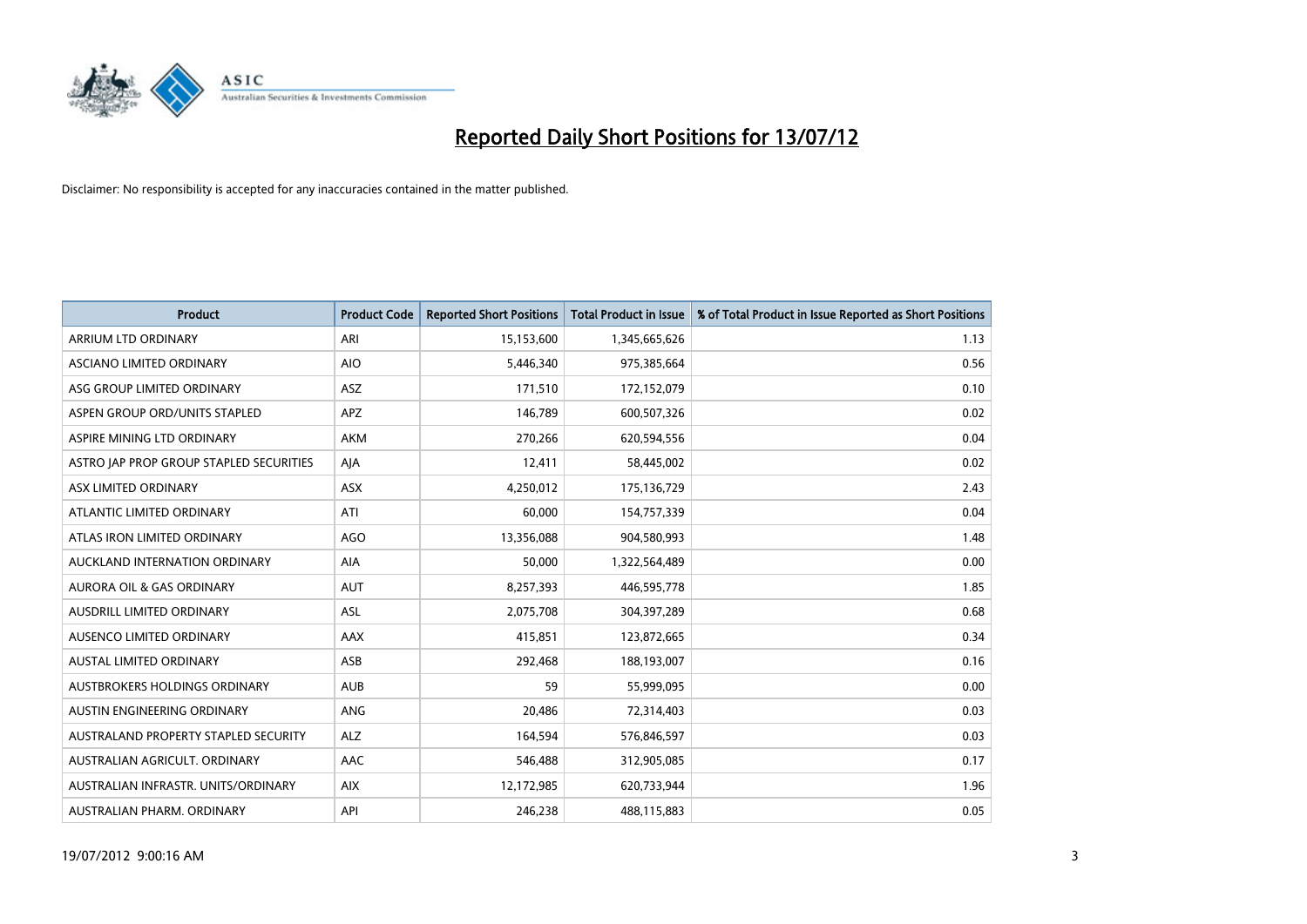

| <b>Product</b>                       | <b>Product Code</b> | <b>Reported Short Positions</b> | <b>Total Product in Issue</b> | % of Total Product in Issue Reported as Short Positions |
|--------------------------------------|---------------------|---------------------------------|-------------------------------|---------------------------------------------------------|
| <b>AUTOMOTIVE HOLDINGS ORDINARY</b>  | <b>AHE</b>          | 4.615                           | 260,579,682                   | 0.00                                                    |
| AVJENNINGS LIMITED ORDINARY          | <b>AVI</b>          | 575,001                         | 274,588,694                   | 0.21                                                    |
| AWE LIMITED ORDINARY                 | <b>AWE</b>          | 2,435,502                       | 521,871,941                   | 0.47                                                    |
| AZIMUTH RES LTD ORDINARY             | <b>AZH</b>          | 1,386,807                       | 401,518,304                   | 0.35                                                    |
| AZUMAH RESOURCES ORDINARY            | <b>AZM</b>          | 609,296                         | 333,614,096                   | 0.18                                                    |
| <b>BANDANNA ENERGY ORDINARY</b>      | <b>BND</b>          | 4,103,552                       | 528,481,199                   | 0.78                                                    |
| BANK OF QUEENSLAND. ORDINARY         | <b>BOO</b>          | 10,492,243                      | 308,797,224                   | 3.40                                                    |
| <b>BASE RES LIMITED ORDINARY</b>     | <b>BSE</b>          | 716,572                         | 460,440,029                   | 0.16                                                    |
| <b>BATHURST RESOURCES ORDINARY</b>   | <b>BTU</b>          | 36,402,819                      | 696,747,997                   | 5.22                                                    |
| <b>BC IRON LIMITED ORDINARY</b>      | <b>BCI</b>          | 210,811                         | 103,861,000                   | 0.20                                                    |
| BEACH ENERGY LIMITED ORDINARY        | <b>BPT</b>          | 26,939,904                      | 1,255,464,157                 | 2.15                                                    |
| BEADELL RESOURCE LTD ORDINARY        | <b>BDR</b>          | 13,253,995                      | 719,204,752                   | 1.84                                                    |
| BENDIGO AND ADELAIDE ORDINARY        | <b>BEN</b>          | 7,802,683                       | 396,641,036                   | 1.97                                                    |
| BERKELEY RESOURCES ORDINARY          | <b>BKY</b>          | 359,026                         | 179,298,273                   | 0.20                                                    |
| BETASHARES ASX RES ETF UNITS         | <b>ORE</b>          | 31,543                          | 3,412,016                     | 0.92                                                    |
| <b>BHP BILLITON LIMITED ORDINARY</b> | <b>BHP</b>          | 4,406,809                       | 3,211,691,105                 | 0.14                                                    |
| <b>BILLABONG ORDINARY</b>            | <b>BBG</b>          | 38,752,639                      | 410,969,573                   | 9.43                                                    |
| <b>BIOTA HOLDINGS ORDINARY</b>       | <b>BTA</b>          | 630,555                         | 182,350,316                   | 0.35                                                    |
| <b>BLACKTHORN RESOURCES ORDINARY</b> | <b>BTR</b>          | 68,527                          | 127,818,000                   | 0.05                                                    |
| BLUESCOPE STEEL LTD ORDINARY         | <b>BSL</b>          | 49,379,886                      | 3,349,185,247                 | 1.47                                                    |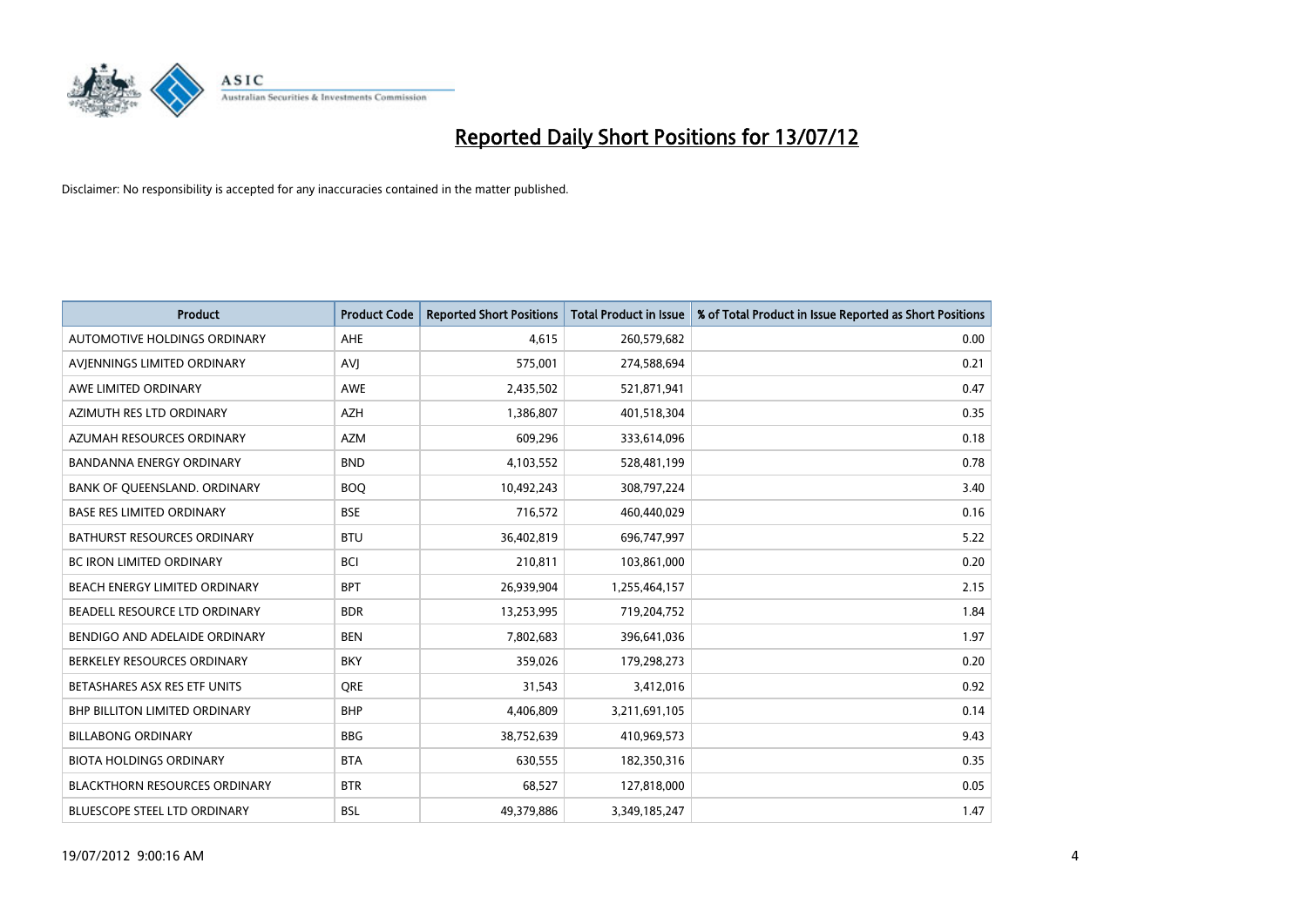

| <b>Product</b>                     | <b>Product Code</b> | <b>Reported Short Positions</b> | <b>Total Product in Issue</b> | % of Total Product in Issue Reported as Short Positions |
|------------------------------------|---------------------|---------------------------------|-------------------------------|---------------------------------------------------------|
| <b>BOART LONGYEAR ORDINARY</b>     | <b>BLY</b>          | 9,752,706                       | 461,163,412                   | 2.11                                                    |
| <b>BOOM LOGISTICS ORDINARY</b>     | <b>BOL</b>          | 34,793                          | 468,663,585                   | 0.01                                                    |
| <b>BORAL LIMITED, ORDINARY</b>     | <b>BLD</b>          | 44,955,482                      | 758,572,140                   | 5.93                                                    |
| <b>BRADKEN LIMITED ORDINARY</b>    | <b>BKN</b>          | 2,453,655                       | 168,629,376                   | 1.46                                                    |
| <b>BRAMBLES LIMITED ORDINARY</b>   | <b>BXB</b>          | 3,550,724                       | 1,555,149,857                 | 0.23                                                    |
| <b>BREVILLE GROUP LTD ORDINARY</b> | <b>BRG</b>          | 18,218                          | 130,095,322                   | 0.01                                                    |
| BT INVESTMENT MNGMNT ORDINARY      | <b>BTT</b>          | 223,115                         | 267,906,977                   | 0.08                                                    |
| BUCCANEER ENERGY LTD ORDINARY      | <b>BCC</b>          | 15,000                          | 992,176,566                   | 0.00                                                    |
| <b>BURU ENERGY ORDINARY</b>        | <b>BRU</b>          | 11,933,411                      | 251,007,144                   | 4.75                                                    |
| <b>BWP TRUST ORDINARY UNITS</b>    | <b>BWP</b>          | 990,317                         | 525,255,093                   | 0.19                                                    |
| CABCHARGE AUSTRALIA ORDINARY       | CAB                 | 4,051,526                       | 120,430,683                   | 3.36                                                    |
| <b>CALTEX AUSTRALIA ORDINARY</b>   | <b>CTX</b>          | 5,922,067                       | 270,000,000                   | 2.19                                                    |
| <b>CAMPBELL BROTHERS ORDINARY</b>  | CPB                 | 1,143,329                       | 68,104,044                    | 1.68                                                    |
| CAPE LAMBERT RES LTD ORDINARY      | <b>CFE</b>          | 440,328                         | 689,108,792                   | 0.06                                                    |
| CARABELLA RES LTD ORDINARY         | <b>CLR</b>          | 282,813                         | 133,642,797                   | 0.21                                                    |
| <b>CARBON ENERGY ORDINARY</b>      | <b>CNX</b>          | 77,039                          | 773,999,771                   | 0.01                                                    |
| CARDNO LIMITED ORDINARY            | <b>CDD</b>          | 1,084,252                       | 138,506,406                   | 0.78                                                    |
| CARNARVON PETROLEUM ORDINARY       | <b>CVN</b>          | 99,527                          | 694,644,634                   | 0.01                                                    |
| CARSALES.COM LTD ORDINARY          | <b>CRZ</b>          | 26,851,506                      | 233,689,223                   | 11.49                                                   |
| <b>CASH CONVERTERS ORDINARY</b>    | CCV                 | 31,663                          | 379,761,025                   | 0.01                                                    |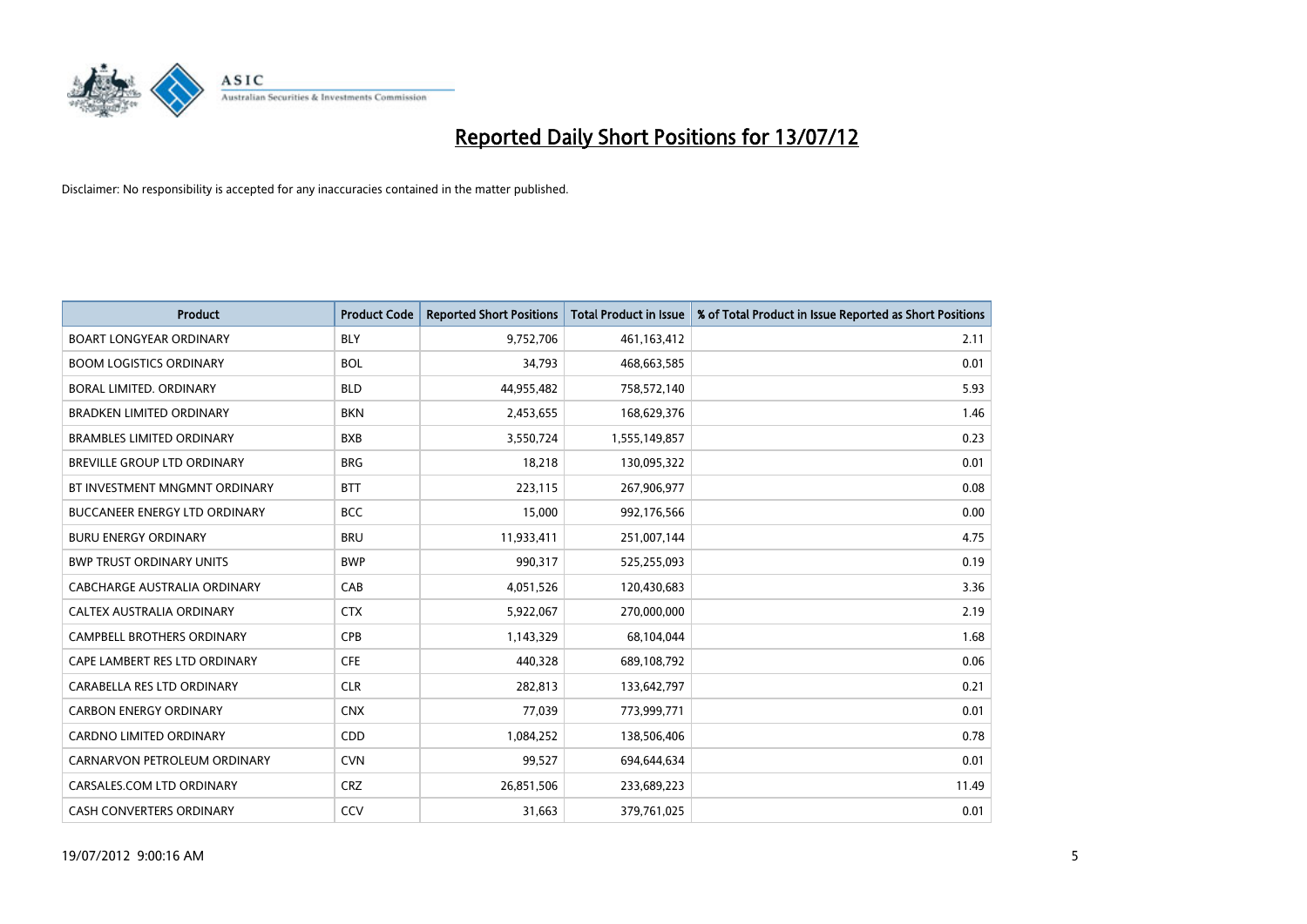

| Product                                 | <b>Product Code</b> | <b>Reported Short Positions</b> | <b>Total Product in Issue</b> | % of Total Product in Issue Reported as Short Positions |
|-----------------------------------------|---------------------|---------------------------------|-------------------------------|---------------------------------------------------------|
| CENTRO RETAIL AUST ORD/UNIT STAPLED SEC | <b>CRF</b>          | 29,183,572                      | 1,340,723,189                 | 2.18                                                    |
| <b>CERAMIC FUEL CELLS ORDINARY</b>      | <b>CFU</b>          | 146.615                         | 1,366,298,863                 | 0.01                                                    |
| CFS RETAIL TRUST GRP STAPLED SECURITIES | <b>CFX</b>          | 40,648,132                      | 2,828,961,617                 | 1.44                                                    |
| CGA MINING LIMITED ORDINARY             | CGX                 | 119,947                         | 337,775,726                   | 0.04                                                    |
| CHALLENGER DIV.PRO. STAPLED UNITS       | <b>CDI</b>          | 483.880                         | 858,653,199                   | 0.06                                                    |
| CHALLENGER INFRAST. STAPLED UNITS       | <b>CIF</b>          | 499,396                         | 316,223,785                   | 0.16                                                    |
| <b>CHALLENGER LIMITED ORDINARY</b>      | <b>CGF</b>          | 12,986,105                      | 544,652,710                   | 2.38                                                    |
| CHARTER HALL GROUP STAPLED US PROHIBIT. | <b>CHC</b>          | 480,415                         | 298,839,688                   | 0.16                                                    |
| <b>CHARTER HALL RETAIL UNITS</b>        | <b>CQR</b>          | 645,181                         | 299,628,571                   | 0.22                                                    |
| <b>CHORUS LIMITED ORDINARY</b>          | <b>CNU</b>          | 1,024,796                       | 385,082,123                   | 0.27                                                    |
| CITIGOLD CORP LTD ORDINARY              | <b>CTO</b>          | 1,355,317                       | 1,238,622,051                 | 0.11                                                    |
| <b>CLOUGH LIMITED ORDINARY</b>          | <b>CLO</b>          | 167,310                         | 773,729,263                   | 0.02                                                    |
| <b>CNPR GRP UNITS/ORD STAPLED</b>       | <b>CNP</b>          | 2.537                           | 972,414,514                   | 0.00                                                    |
| COAL OF AFRICA LTD ORDINARY             | <b>CZA</b>          | 445.926                         | 666,323,828                   | 0.07                                                    |
| <b>COALSPUR MINES LTD ORDINARY</b>      | <b>CPL</b>          | 11,133,772                      | 620,729,899                   | 1.79                                                    |
| <b>COALWORKS LIMITED ORDINARY</b>       | <b>CWK</b>          | 900.000                         | 184,298,965                   | 0.49                                                    |
| <b>COBAR CONSOLIDATED ORDINARY</b>      | CCU                 | 281,704                         | 210,101,187                   | 0.13                                                    |
| COCA-COLA AMATIL ORDINARY               | <b>CCL</b>          | 7,552,615                       | 761,319,007                   | 0.99                                                    |
| <b>COCHLEAR LIMITED ORDINARY</b>        | <b>COH</b>          | 5,793,709                       | 56,929,432                    | 10.18                                                   |
| <b>COCKATOO COAL ORDINARY</b>           | <b>COK</b>          | 17,543,307                      | 1,016,746,908                 | 1.73                                                    |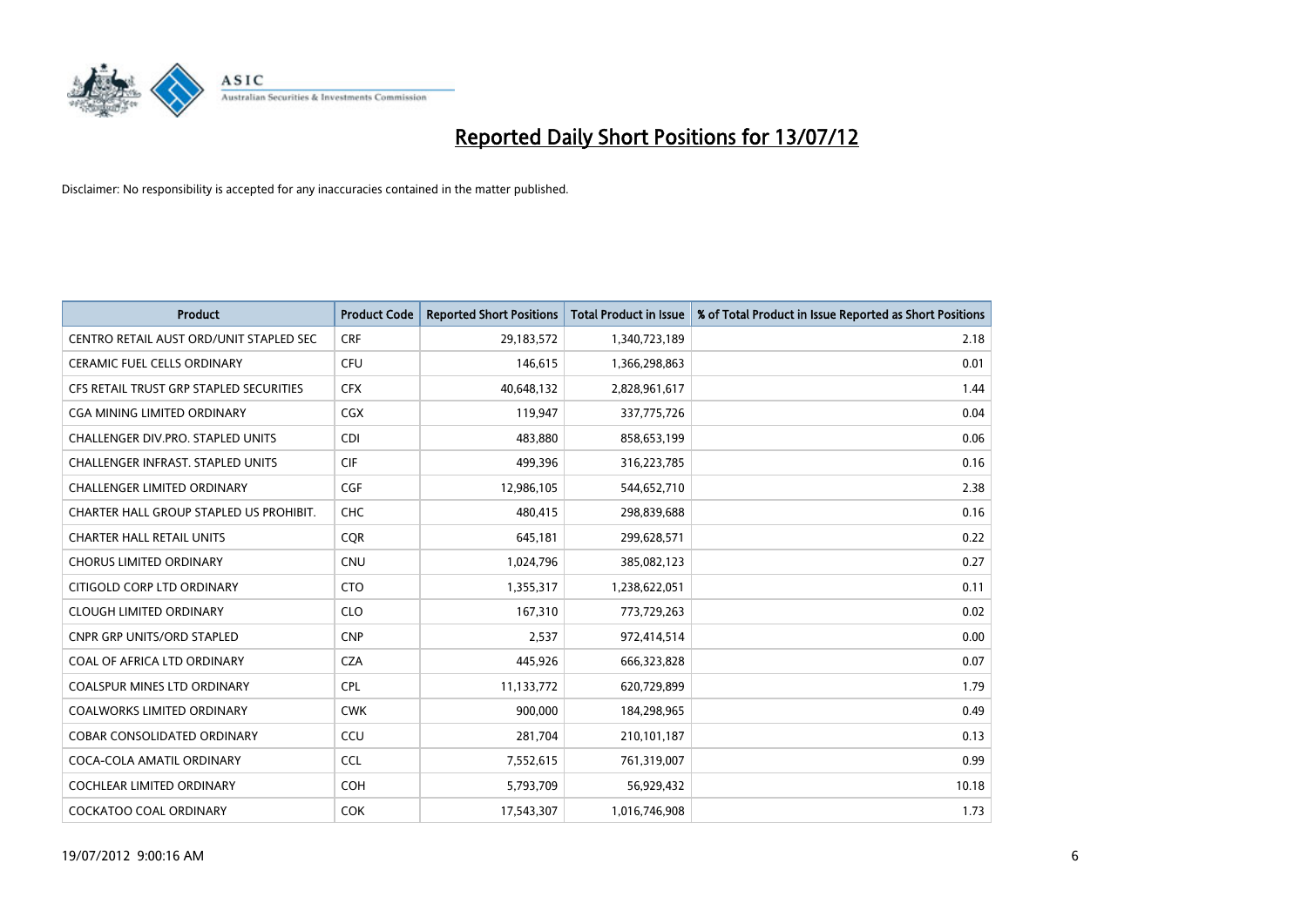

| <b>Product</b>                          | <b>Product Code</b> | <b>Reported Short Positions</b> | <b>Total Product in Issue</b> | % of Total Product in Issue Reported as Short Positions |
|-----------------------------------------|---------------------|---------------------------------|-------------------------------|---------------------------------------------------------|
| <b>COFFEY INTERNATIONAL ORDINARY</b>    | <b>COF</b>          | 250,034                         | 255,833,165                   | 0.10                                                    |
| <b>COKAL LTD ORDINARY</b>               | <b>CKA</b>          | 65,563                          | 411,046,892                   | 0.02                                                    |
| <b>COLLINS FOODS LTD ORDINARY</b>       | <b>CKF</b>          | 23,670                          | 93,000,003                    | 0.03                                                    |
| COMMONWEALTH BANK, ORDINARY             | CBA                 | 33,723,274                      | 1,592,154,780                 | 2.12                                                    |
| <b>COMMONWEALTH PROP ORDINARY UNITS</b> | <b>CPA</b>          | 26,214,882                      | 2,347,003,413                 | 1.12                                                    |
| <b>COMPASS RESOURCES ORDINARY</b>       | <b>CMR</b>          | 7,472                           | 1,403,744,100                 | 0.00                                                    |
| <b>COMPUTERSHARE LTD ORDINARY</b>       | <b>CPU</b>          | 4,168,068                       | 555,664,059                   | 0.75                                                    |
| CONSOLIDATED MEDIA, ORDINARY            | <b>CMI</b>          | 1,138,016                       | 561,834,996                   | 0.20                                                    |
| CONTINENTAL COAL LTD ORDINARY           | CCC                 | 983                             | 439,855,399                   | 0.00                                                    |
| <b>COOPER ENERGY LTD ORDINARY</b>       | <b>COE</b>          | 69,160                          | 327,329,050                   | 0.02                                                    |
| <b>CREDIT CORP GROUP ORDINARY</b>       | <b>CCP</b>          | 12,204                          | 45,571,114                    | 0.03                                                    |
| <b>CROMWELL PROP STAPLED SECURITIES</b> | <b>CMW</b>          | 4,029                           | 1,169,688,943                 | 0.00                                                    |
| <b>CROWN LIMITED ORDINARY</b>           | <b>CWN</b>          | 5,701,736                       | 728,394,185                   | 0.78                                                    |
| <b>CRUSADER RESOURCES ORDINARY</b>      | CAS                 | 99,998                          | 110,146,040                   | 0.09                                                    |
| <b>CSG LIMITED ORDINARY</b>             | CSV                 | 788,032                         | 282,567,499                   | 0.28                                                    |
| <b>CSL LIMITED ORDINARY</b>             | <b>CSL</b>          | 3,908,768                       | 506,612,513                   | 0.77                                                    |
| <b>CSR LIMITED ORDINARY</b>             | <b>CSR</b>          | 44,017,146                      | 506,000,315                   | 8.70                                                    |
| <b>CUDECO LIMITED ORDINARY</b>          | CDU                 | 5,469,012                       | 189, 185, 878                 | 2.89                                                    |
| <b>CUE ENERGY RESOURCE ORDINARY</b>     | <b>CUE</b>          | 24,777                          | 698,119,720                   | 0.00                                                    |
| DART ENERGY LTD ORDINARY                | <b>DTE</b>          | 34,555,757                      | 769,169,324                   | 4.49                                                    |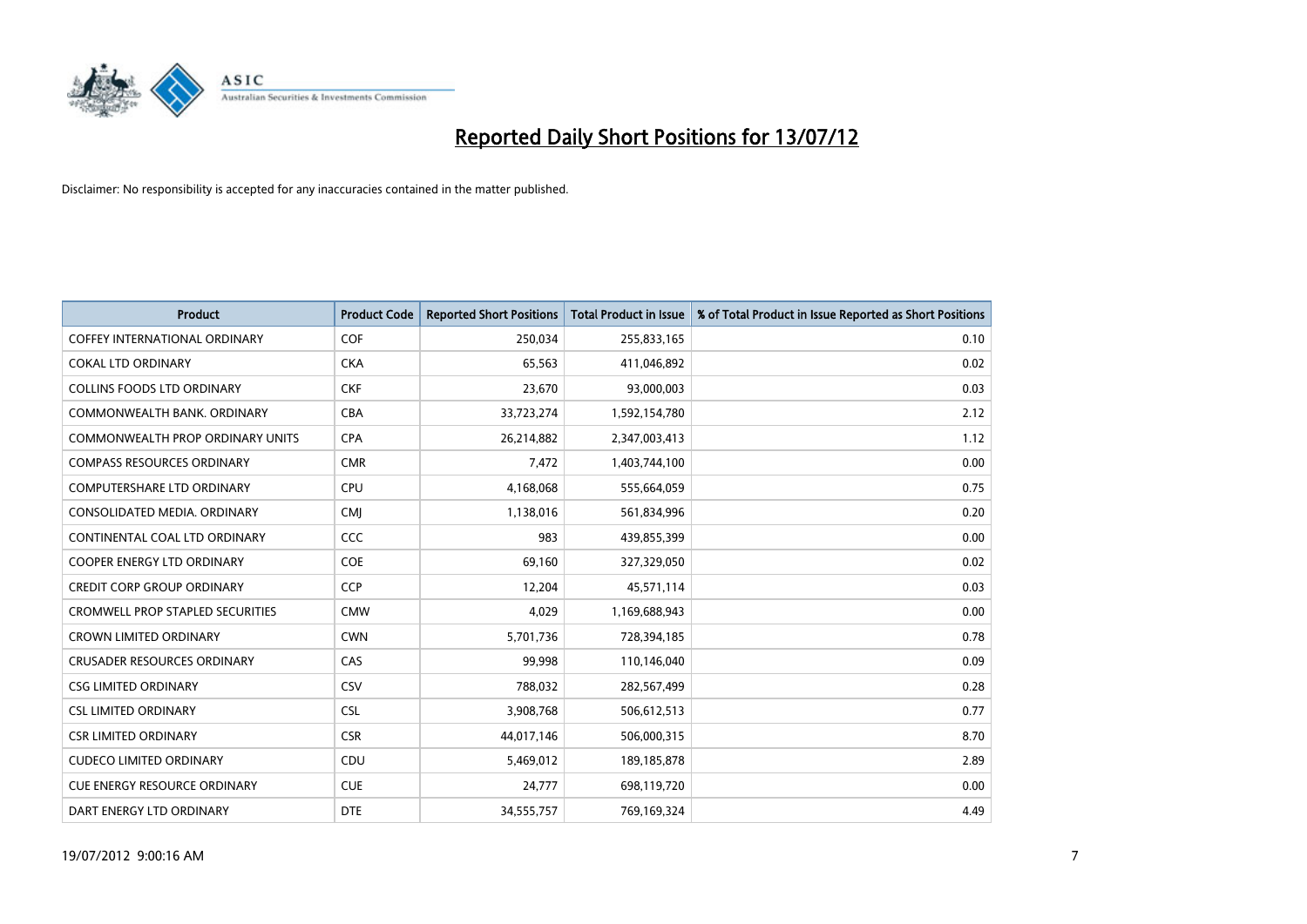

| <b>Product</b>                       | <b>Product Code</b> | <b>Reported Short Positions</b> | <b>Total Product in Issue</b> | % of Total Product in Issue Reported as Short Positions |
|--------------------------------------|---------------------|---------------------------------|-------------------------------|---------------------------------------------------------|
| DAVID JONES LIMITED ORDINARY         | <b>DJS</b>          | 46,538,018                      | 528,655,600                   | 8.80                                                    |
| <b>DECMIL GROUP LIMITED ORDINARY</b> | <b>DCG</b>          | 272,077                         | 167, 117, 757                 | 0.16                                                    |
| DEEP YELLOW LIMITED ORDINARY         | <b>DYL</b>          | 225,678                         | 1,129,577,503                 | 0.02                                                    |
| DEXUS PROPERTY GROUP STAPLED UNITS   | <b>DXS</b>          | 13,376,200                      | 4,839,024,176                 | 0.28                                                    |
| DISCOVERY METALS LTD ORDINARY        | <b>DML</b>          | 19,680,822                      | 442,128,231                   | 4.45                                                    |
| DOMINO PIZZA ENTERPR ORDINARY        | <b>DMP</b>          | 320,001                         | 69,899,674                    | 0.46                                                    |
| DORAY MINERALS LTD ORDINARY          | <b>DRM</b>          | 8,282                           | 81,312,275                    | 0.01                                                    |
| DOWNER EDI LIMITED ORDINARY          | <b>DOW</b>          | 8,050,122                       | 429,100,296                   | 1.88                                                    |
| DRILLSEARCH ENERGY ORDINARY          | <b>DLS</b>          | 8,868,389                       | 337,449,196                   | 2.63                                                    |
| DUET GROUP STAPLED US PROHIBIT.      | <b>DUE</b>          | 3,448,015                       | 1,109,831,386                 | 0.31                                                    |
| DULUXGROUP LIMITED ORDINARY          | <b>DLX</b>          | 10,746,512                      | 368,984,902                   | 2.91                                                    |
| <b>DWS LTD ORDINARY</b>              | <b>DWS</b>          | 2,350                           | 132,362,763                   | 0.00                                                    |
| ECHO ENTERTAINMENT ORDINARY          | EGP                 | 30,698,652                      | 767,633,686                   | 4.00                                                    |
| <b>ELDERS LIMITED ORDINARY</b>       | <b>ELD</b>          | 15,982,312                      | 448,598,480                   | 3.56                                                    |
| ELDORADO GOLD CORP CDI 1:1           | EAU                 | 21,528                          | 7,028,874                     | 0.31                                                    |
| ELEMENTAL MINERALS ORDINARY          | <b>ELM</b>          | 454,246                         | 243,614,280                   | 0.19                                                    |
| ELEMENTOS LIMITED ORDINARY           | <b>ELT</b>          | 16                              | 82,383,526                    | 0.00                                                    |
| <b>EMECO HOLDINGS ORDINARY</b>       | <b>EHL</b>          | 7,150,241                       | 631,237,586                   | 1.13                                                    |
| <b>ENDEAVOUR MIN CORP CDI 1:1</b>    | <b>EVR</b>          | 14,311                          | 117,438,458                   | 0.01                                                    |
| ENERGY RESOURCES ORDINARY 'A'        | ERA                 | 10,754,978                      | 517,725,062                   | 2.08                                                    |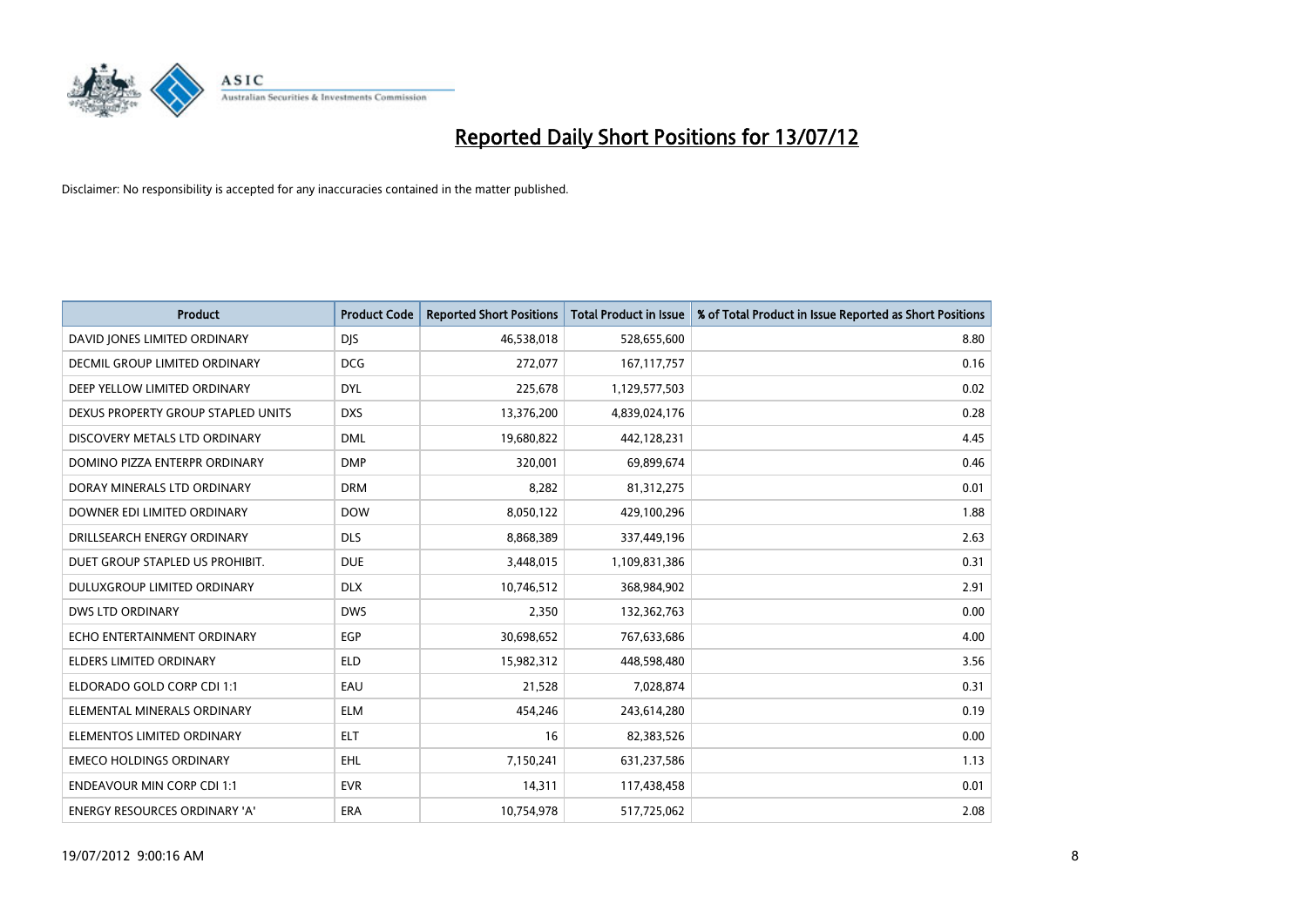

| <b>Product</b>                        | <b>Product Code</b> | <b>Reported Short Positions</b> | <b>Total Product in Issue</b> | % of Total Product in Issue Reported as Short Positions |
|---------------------------------------|---------------------|---------------------------------|-------------------------------|---------------------------------------------------------|
| <b>ENERGY WORLD CORPOR, ORDINARY</b>  | <b>EWC</b>          | 17,921,920                      | 1,734,166,672                 | 1.03                                                    |
| <b>ENVESTRA LIMITED ORDINARY</b>      | <b>ENV</b>          | 17,103,830                      | 1,572,392,111                 | 1.09                                                    |
| EQUATORIAL RES LTD ORDINARY           | EQX                 | 97,859                          | 117,235,353                   | 0.08                                                    |
| EUREKA ENERGY LTD ORDINARY            | <b>EKA</b>          | 386,000                         | 237,764,050                   | 0.16                                                    |
| <b>EUROZ LIMITED ORDINARY</b>         | EZL                 | 25.747                          | 143,724,588                   | 0.02                                                    |
| EVOLUTION MINING LTD ORDINARY         | <b>EVN</b>          | 2,097,855                       | 707,105,713                   | 0.30                                                    |
| <b>EXCO RESOURCES LTD ORDINARY</b>    | EXS                 | 50.060                          | 356,044,187                   | 0.01                                                    |
| FAIRFAX MEDIA LTD ORDINARY            | <b>FXI</b>          | 300,925,822                     | 2,351,955,725                 | 12.79                                                   |
| <b>FAR LTD ORDINARY</b>               | <b>FAR</b>          | 21,897,849                      | 2,499,846,742                 | 0.88                                                    |
| FISHER & PAYKEL H. ORDINARY           | <b>FPH</b>          | 5.000                           | 537,764,398                   | 0.00                                                    |
| FKP PROPERTY GROUP STAPLED SECURITIES | <b>FKP</b>          | 35,174,471                      | 1,212,083,417                 | 2.90                                                    |
| FLEETWOOD CORP ORDINARY               | <b>FWD</b>          | 249,308                         | 59,217,993                    | 0.42                                                    |
| FLETCHER BUILDING ORDINARY            | <b>FBU</b>          | 10.814.908                      | 682,866,936                   | 1.58                                                    |
| FLEXIGROUP LIMITED ORDINARY           | <b>FXL</b>          | 27,354                          | 282,113,791                   | 0.01                                                    |
| <b>FLIGHT CENTRE ORDINARY</b>         | <b>FLT</b>          | 13,437,538                      | 100,047,288                   | 13.43                                                   |
| FLINDERS MINES LTD ORDINARY           | <b>FMS</b>          | 1,336,719                       | 1,821,300,404                 | 0.07                                                    |
| <b>FOCUS MINERALS LTD ORDINARY</b>    | <b>FML</b>          | 927,367                         | 4,320,773,701                 | 0.02                                                    |
| FORGE GROUP LIMITED ORDINARY          | FGE                 | 370,652                         | 86,169,014                    | 0.43                                                    |
| <b>FORTESCUE METALS GRP ORDINARY</b>  | <b>FMG</b>          | 164,228,318                     | 3,113,798,659                 | 5.27                                                    |
| <b>G.U.D. HOLDINGS ORDINARY</b>       | <b>GUD</b>          | 1,107,344                       | 70,803,455                    | 1.56                                                    |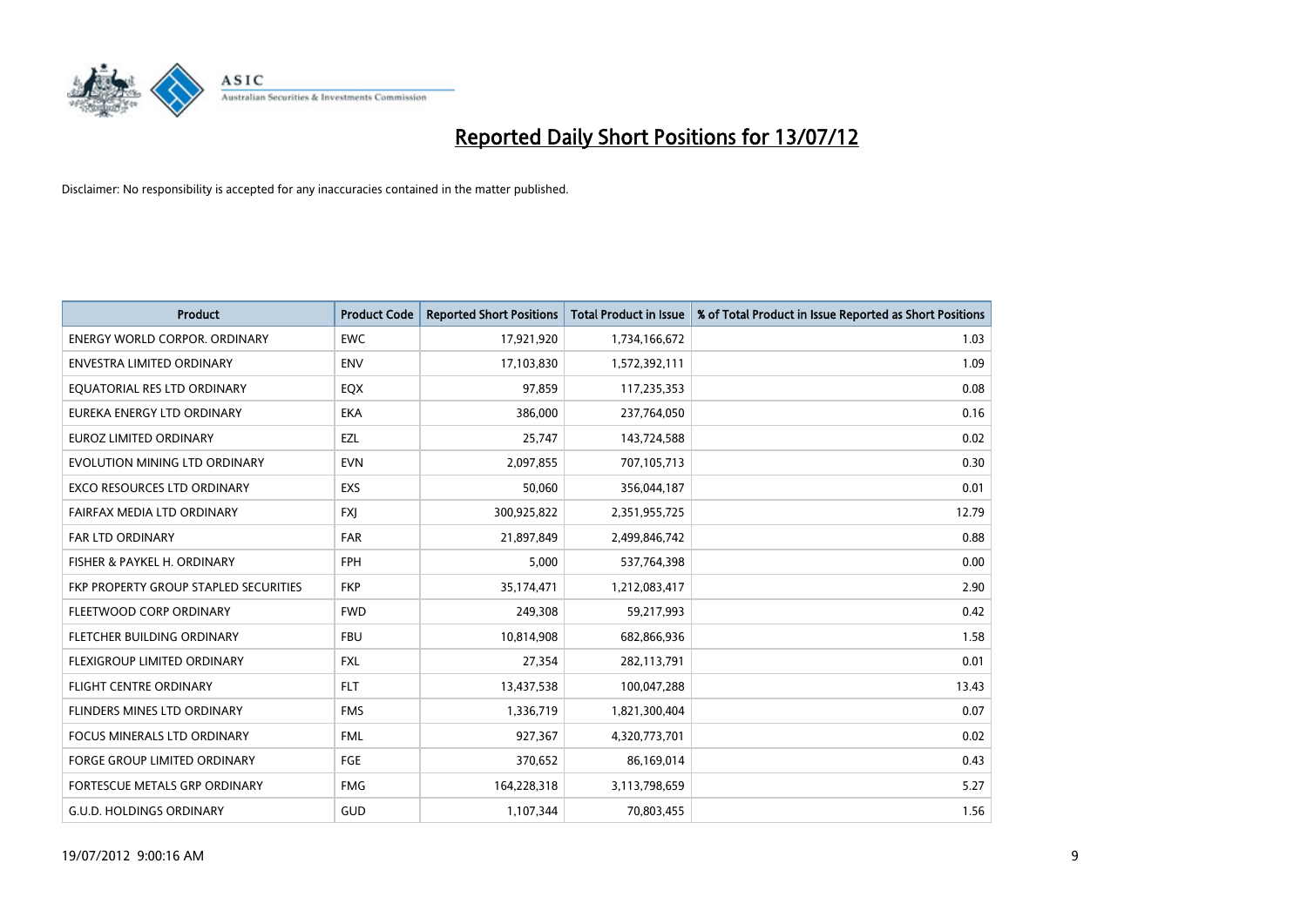

| <b>Product</b>                            | <b>Product Code</b> | <b>Reported Short Positions</b> | <b>Total Product in Issue</b> | % of Total Product in Issue Reported as Short Positions |
|-------------------------------------------|---------------------|---------------------------------|-------------------------------|---------------------------------------------------------|
| <b>GALAXY RESOURCES ORDINARY</b>          | <b>GXY</b>          | 7,308,752                       | 506,359,381                   | 1.44                                                    |
| <b>GENETIC TECHNOLOGIES ORDINARY</b>      | <b>GTG</b>          | 423,000                         | 464,771,819                   | 0.09                                                    |
| <b>GEODYNAMICS LIMITED ORDINARY</b>       | GDY                 | 850                             | 406,452,608                   | 0.00                                                    |
| <b>GINDALBIE METALS LTD ORDINARY</b>      | <b>GBG</b>          | 46,521,640                      | 1,247,487,454                 | 3.73                                                    |
| <b>GLOBAL CONSTRUCTION ORDINARY</b>       | GCS                 | 9,003                           | 116,464,741                   | 0.01                                                    |
| <b>GOLD ROAD RES LTD ORDINARY</b>         | GOR                 | 21,156                          | 389,975,665                   | 0.01                                                    |
| <b>GOLDEN RIM RESOURCES ORDINARY</b>      | <b>GMR</b>          | 214,000                         | 413,306,231                   | 0.05                                                    |
| <b>GOODMAN FIELDER. ORDINARY</b>          | <b>GFF</b>          | 42,055,480                      | 1,955,559,207                 | 2.15                                                    |
| <b>GOODMAN GROUP STAPLED US PROHIBIT.</b> | <b>GMG</b>          | 18,071,724                      | 1,605,107,475                 | 1.13                                                    |
| <b>GPT GROUP STAPLED SEC.</b>             | <b>GPT</b>          | 4,546,774                       | 1,768,687,648                 | 0.26                                                    |
| <b>GRAINCORP LIMITED A CLASS ORDINARY</b> | <b>GNC</b>          | 1,312,852                       | 198,318,900                   | 0.66                                                    |
| <b>GRANGE RESOURCES, ORDINARY</b>         | <b>GRR</b>          | 2,168,115                       | 1,155,487,102                 | 0.19                                                    |
| <b>GREENLAND MIN EN LTD ORDINARY</b>      | GGG                 | 3,727,173                       | 416,390,488                   | 0.90                                                    |
| <b>GRYPHON MINERALS LTD ORDINARY</b>      | GRY                 | 13,344,827                      | 348,264,983                   | 3.83                                                    |
| <b>GUILDFORD COAL LTD ORDINARY</b>        | <b>GUF</b>          | 2,515,881                       | 276,867,530                   | 0.91                                                    |
| <b>GUIARAT NRE COAL LTD ORDINARY</b>      | <b>GNM</b>          | 663,600                         | 993,137,858                   | 0.07                                                    |
| <b>GUNNS LIMITED ORDINARY</b>             | <b>GNS</b>          | 75,476,961                      | 848,401,559                   | 8.90                                                    |
| <b>GWA GROUP LTD ORDINARY</b>             | <b>GWA</b>          | 17,983,166                      | 302,005,514                   | 5.95                                                    |
| <b>HARVEY NORMAN ORDINARY</b>             | <b>HVN</b>          | 102,292,336                     | 1,062,316,784                 | 9.63                                                    |
| HASTIE GROUP LIMITED ORDINARY             | <b>HST</b>          | 237,938                         | 137,353,504                   | 0.17                                                    |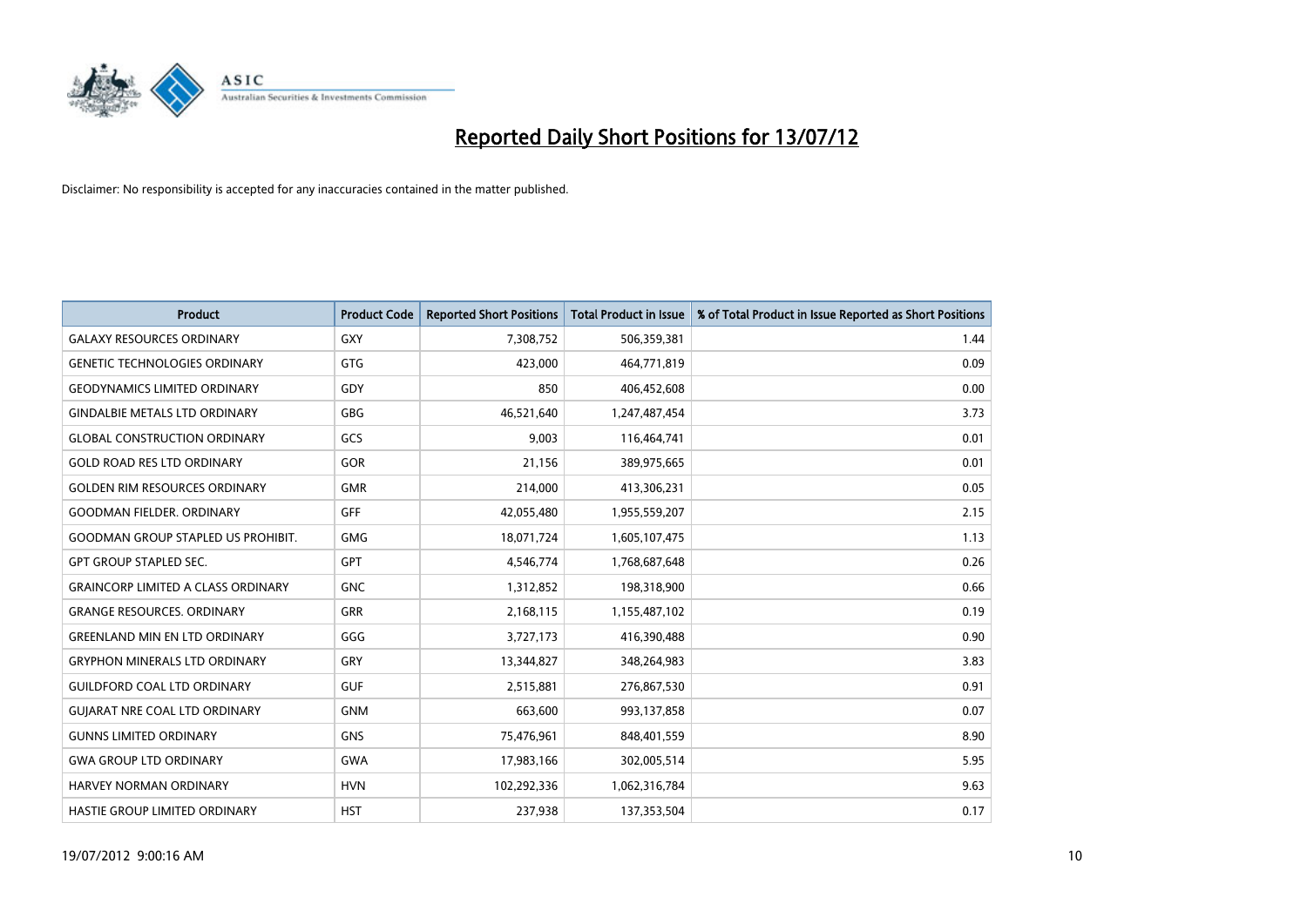

| <b>Product</b>                        | <b>Product Code</b> | <b>Reported Short Positions</b> | <b>Total Product in Issue</b> | % of Total Product in Issue Reported as Short Positions |
|---------------------------------------|---------------------|---------------------------------|-------------------------------|---------------------------------------------------------|
| HASTINGS DIVERSIFIED STAPLED SECURITY | <b>HDF</b>          | 760,314                         | 530,001,072                   | 0.14                                                    |
| <b>HAVILAH RESOURCES NL ORDINARY</b>  | <b>HAV</b>          | 127,615                         | 107,599,022                   | 0.12                                                    |
| <b>HENDERSON GROUP CDI 1:1</b>        | <b>HGG</b>          | 6,145,722                       | 707,807,610                   | 0.87                                                    |
| HFA HOLDINGS LIMITED ORDINARY         | <b>HFA</b>          | 3,809                           | 117,332,831                   | 0.00                                                    |
| <b>HIGHLANDS PACIFIC ORDINARY</b>     | <b>HIG</b>          | 68,500                          | 686,202,481                   | 0.01                                                    |
| HILLGROVE RES LTD ORDINARY            | <b>HGO</b>          | 9,410,051                       | 793,698,575                   | 1.19                                                    |
| HILLS HOLDINGS LTD ORDINARY           | HIL.                | 2,995,701                       | 246,500,444                   | 1.22                                                    |
| HORIZON OIL LIMITED ORDINARY          | <b>HZN</b>          | 29,447,417                      | 1,130,811,515                 | 2.60                                                    |
| <b>ICON ENERGY LIMITED ORDINARY</b>   | <b>ICN</b>          | 72                              | 469,301,394                   | 0.00                                                    |
| <b>IINET LIMITED ORDINARY</b>         | <b>IIN</b>          | 185,890                         | 160,968,847                   | 0.12                                                    |
| ILUKA RESOURCES ORDINARY              | ILU                 | 38,729,378                      | 418,700,517                   | 9.25                                                    |
| <b>IMDEX LIMITED ORDINARY</b>         | <b>IMD</b>          | 409,686                         | 208,235,426                   | 0.20                                                    |
| IMF (AUSTRALIA) LTD ORDINARY          | <b>IMF</b>          | 114,419                         | 123,828,193                   | 0.09                                                    |
| <b>INCITEC PIVOT ORDINARY</b>         | IPL                 | 4,275,371                       | 1,628,730,107                 | 0.26                                                    |
| <b>INDEPENDENCE GROUP ORDINARY</b>    | <b>IGO</b>          | 11,590,460                      | 232,882,535                   | 4.98                                                    |
| INDOPHIL RESOURCES ORDINARY           | <b>IRN</b>          | 1,016,056                       | 1,203,146,194                 | 0.08                                                    |
| INDUSTREA LIMITED ORDINARY            | IDL                 | 517,031                         | 370,268,218                   | 0.14                                                    |
| INFIGEN ENERGY STAPLED SECURITIES     | <b>IFN</b>          | 5,308,342                       | 762,265,972                   | 0.70                                                    |
| <b>INSURANCE AUSTRALIA ORDINARY</b>   | IAG                 | 6,289,207                       | 2,079,034,021                 | 0.30                                                    |
| INTEGRA MINING LTD. ORDINARY          | <b>IGR</b>          | 7,642,994                       | 846,343,881                   | 0.90                                                    |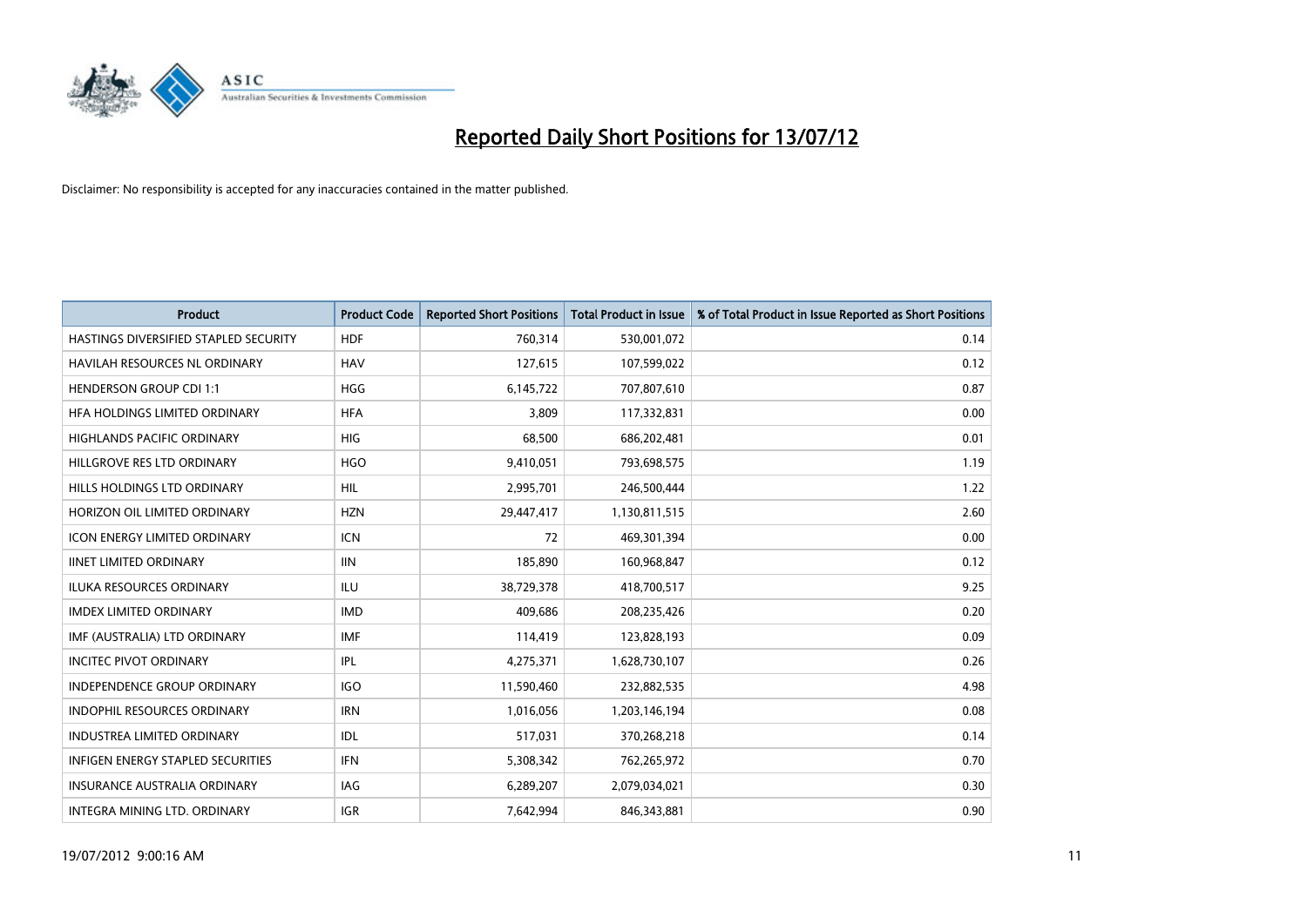

| <b>Product</b>                                  | <b>Product Code</b> | <b>Reported Short Positions</b> | <b>Total Product in Issue</b> | % of Total Product in Issue Reported as Short Positions |
|-------------------------------------------------|---------------------|---------------------------------|-------------------------------|---------------------------------------------------------|
| <b>INTREPID MINES ORDINARY</b>                  | <b>IAU</b>          | 10,666,870                      | 525,885,308                   | 2.03                                                    |
| <b>INVESTA OFFICE FUND STAPLED SECURITIES</b>   | <b>IOF</b>          | 2,476,312                       | 614,047,458                   | 0.40                                                    |
| <b>INVOCARE LIMITED ORDINARY</b>                | <b>IVC</b>          | 3,562,942                       | 110,030,298                   | 3.24                                                    |
| ION LIMITED ORDINARY                            | <b>ION</b>          | 164,453                         | 256,365,105                   | 0.06                                                    |
| <b>IOOF HOLDINGS LTD ORDINARY</b>               | <b>IFL</b>          | 1,419,238                       | 229,794,395                   | 0.62                                                    |
| <b>IPROPERTY GROUP LTD ORDINARY</b>             | <b>IPP</b>          | 400,000                         | 179,879,862                   | 0.22                                                    |
| <b>IRESS LIMITED ORDINARY</b>                   | <b>IRE</b>          | 3,251,561                       | 128,428,871                   | 2.53                                                    |
| <b>IRON ORE HOLDINGS ORDINARY</b>               | <b>IOH</b>          | 40,883                          | 161,330,094                   | 0.03                                                    |
| ISHARES MSCI AUS 200 ISHARES MSCI AUS 200       | <b>IOZ</b>          | 73,762                          | 5,253,191                     | 1.40                                                    |
| ISHARES MSCI JAPAN CDI 1:1                      | <b>IIP</b>          | 12,343                          | 822,000,000                   | 0.00                                                    |
| ISHARES S&P HIGH DIV ISHARES S&P HIGH DIV       | <b>IHD</b>          | 14,366                          | 4,303,291                     | 0.33                                                    |
| ISHARES SMALL ORDS ISHARES SMALL ORDS           | <b>ISO</b>          | 535,474                         | 5,103,165                     | 10.49                                                   |
| <b>IVANHOE AUSTRALIA ORDINARY</b>               | <b>IVA</b>          | 4,384,275                       | 554,180,495                   | 0.79                                                    |
| <b>IAMES HARDIE INDUST CHESS DEPOSITARY INT</b> | <b>IHX</b>          | 12,377,335                      | 437,938,350                   | 2.83                                                    |
| <b>JB HI-FI LIMITED ORDINARY</b>                | <b>IBH</b>          | 21,189,993                      | 98,850,643                    | 21.44                                                   |
| <b>JUPITER MINES ORDINARY</b>                   | <b>IMS</b>          | 158                             | 1,806,834,044                 | 0.00                                                    |
| <b>KAGARA LTD ORDINARY</b>                      | <b>KZL</b>          | 3,475,219                       | 798,953,117                   | 0.43                                                    |
| KANGAROO RES LTD ORDINARY                       | <b>KRL</b>          | 183,697                         | 3,434,430,012                 | 0.01                                                    |
| KAROON GAS AUSTRALIA ORDINARY                   | <b>KAR</b>          | 1,000,860                       | 221,420,769                   | 0.45                                                    |
| KASBAH RESOURCES ORDINARY                       | <b>KAS</b>          | 36                              | 395,412,596                   | 0.00                                                    |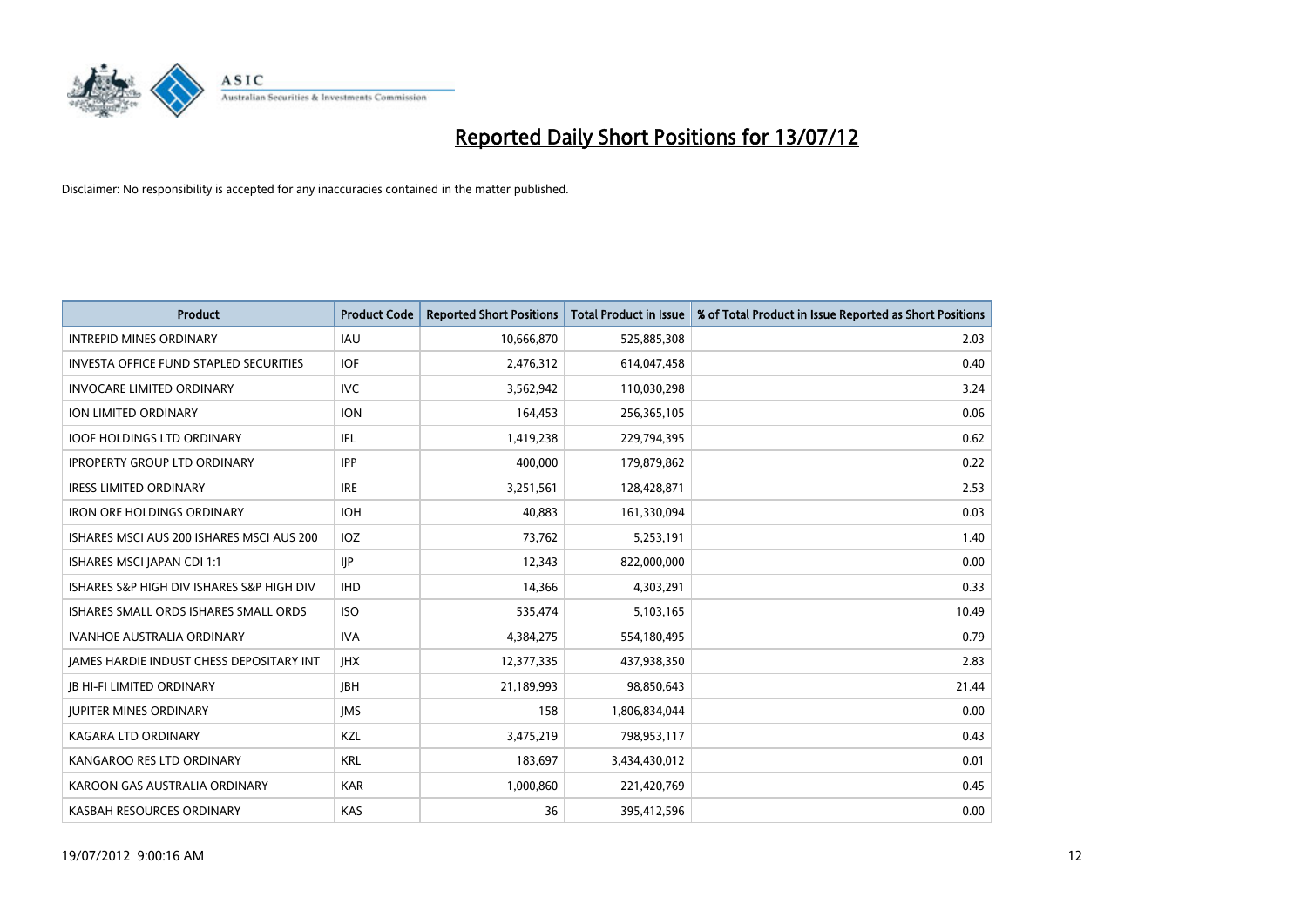

| <b>Product</b>                        | <b>Product Code</b> | <b>Reported Short Positions</b> | <b>Total Product in Issue</b> | % of Total Product in Issue Reported as Short Positions |
|---------------------------------------|---------------------|---------------------------------|-------------------------------|---------------------------------------------------------|
| KATHMANDU HOLD LTD ORDINARY           | <b>KMD</b>          | 2,507,220                       | 200,000,000                   | 1.25                                                    |
| <b>KBL MINING LIMITED ORDINARY</b>    | <b>KBL</b>          | 1,820                           | 283,921,456                   | 0.00                                                    |
| <b>KENTOR GOLD LIMITED ORDINARY</b>   | KGL                 | 290                             | 106,209,874                   | 0.00                                                    |
| KEYBRIDGE CAPITAL ORDINARY            | <b>KBC</b>          |                                 | 172,070,564                   | 0.00                                                    |
| KINGSGATE CONSOLID. ORDINARY          | <b>KCN</b>          | 5,642,146                       | 151,263,789                   | 3.73                                                    |
| KINGSROSE MINING LTD ORDINARY         | <b>KRM</b>          | 192,183                         | 289,210,845                   | 0.07                                                    |
| LEIGHTON HOLDINGS ORDINARY            | LEI                 | 10,932,476                      | 337,087,596                   | 3.24                                                    |
| LEND LEASE GROUP UNIT/ORD STAPLED     | LLC                 | 6,266,688                       | 572,789,827                   | 1.09                                                    |
| LINC ENERGY LTD ORDINARY              | <b>LNC</b>          | 40,891,781                      | 504,487,631                   | 8.11                                                    |
| LIOUEFIED NATURAL ORDINARY            | <b>LNG</b>          | 272,800                         | 267,699,015                   | 0.10                                                    |
| <b>LYNAS CORPORATION ORDINARY</b>     | <b>LYC</b>          | 187,073,572                     | 1,715,029,131                 | 10.91                                                   |
| M2 TELECOMMUNICATION ORDINARY         | <b>MTU</b>          | 1,257,690                       | 156,571,954                   | 0.80                                                    |
| <b>MACA LIMITED ORDINARY</b>          | <b>MLD</b>          | 44,679                          | 150,000,000                   | 0.03                                                    |
| <b>MACMAHON HOLDINGS ORDINARY</b>     | <b>MAH</b>          | 4,607,488                       | 738,631,705                   | 0.62                                                    |
| MACQ ATLAS ROADS GRP ORDINARY STAPLED | <b>MOA</b>          | 6,672,081                       | 478,531,436                   | 1.39                                                    |
| MACQUARIE GROUP LTD ORDINARY          | <b>MOG</b>          | 7,578,473                       | 347,979,236                   | 2.18                                                    |
| MARENGO MINING ORDINARY               | <b>MGO</b>          | 39,850                          | 1,003,745,113                 | 0.00                                                    |
| <b>MATRIX C &amp; E LTD ORDINARY</b>  | <b>MCE</b>          | 937,936                         | 94,555,428                    | 0.99                                                    |
| MAVERICK DRILLING ORDINARY            | <b>MAD</b>          | 826,570                         | 267,594,286                   | 0.31                                                    |
| MCMILLAN SHAKESPEARE ORDINARY         | <b>MMS</b>          | 62,098                          | 74,523,965                    | 0.08                                                    |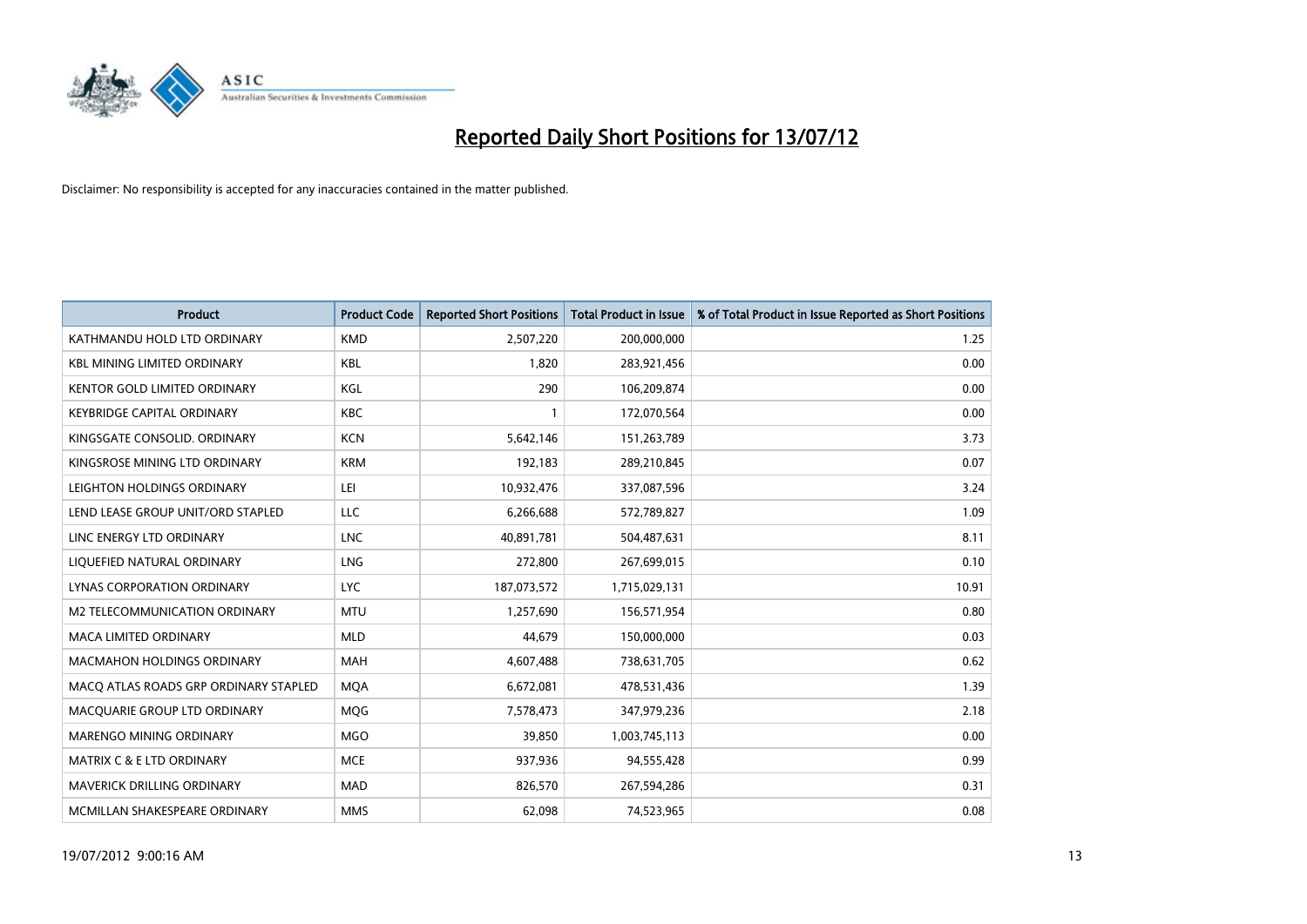

| <b>Product</b>                     | <b>Product Code</b> | <b>Reported Short Positions</b> | <b>Total Product in Issue</b> | % of Total Product in Issue Reported as Short Positions |
|------------------------------------|---------------------|---------------------------------|-------------------------------|---------------------------------------------------------|
| MEDUSA MINING LTD ORDINARY         | <b>MML</b>          | 1,924,372                       | 188,903,911                   | 1.02                                                    |
| MEO AUSTRALIA LTD ORDINARY         | <b>MEO</b>          | 2,610,522                       | 539,913,260                   | 0.48                                                    |
| <b>MERMAID MARINE ORDINARY</b>     | <b>MRM</b>          | 1,075,274                       | 219,453,350                   | 0.49                                                    |
| MESOBLAST LIMITED ORDINARY         | <b>MSB</b>          | 18,429,545                      | 284,478,361                   | 6.48                                                    |
| METALS X LIMITED ORDINARY          | <b>MLX</b>          | 2,406,620                       | 1,316,663,257                 | 0.18                                                    |
| METCASH LIMITED ORDINARY           | <b>MTS</b>          | 34,832,071                      | 864,203,007                   | 4.03                                                    |
| METGASCO LIMITED ORDINARY          | <b>MEL</b>          | 260,409                         | 337,414,140                   | 0.08                                                    |
| METMINCO LIMITED ORDINARY          | <b>MNC</b>          | 1,533,683                       | 1,749,541,573                 | 0.09                                                    |
| MHM METALS LIMITED ORDINARY        | <b>MHM</b>          | 37,083                          | 105,926,817                   | 0.04                                                    |
| MICLYN EXP OFFSHR ORDINARY         | <b>MIO</b>          | 50,836                          | 278,515,705                   | 0.02                                                    |
| MILTON CORPORATION ORDINARY        | <b>MLT</b>          | 12,800                          | 121,625,655                   | 0.01                                                    |
| MINCOR RESOURCES NL ORDINARY       | <b>MCR</b>          | 1,746,650                       | 188,708,274                   | 0.93                                                    |
| MINERAL DEPOSITS ORDINARY          | <b>MDL</b>          | 301,490                         | 83,538,786                    | 0.36                                                    |
| MINERAL RESOURCES, ORDINARY        | <b>MIN</b>          | 2,692,442                       | 184,856,018                   | 1.46                                                    |
| MIRABELA NICKEL LTD ORDINARY       | <b>MBN</b>          | 11,456,568                      | 876,571,645                   | 1.31                                                    |
| MIRVAC GROUP STAPLED SECURITIES    | <b>MGR</b>          | 4,758,263                       | 3,422,151,869                 | 0.14                                                    |
| MOLOPO ENERGY LTD ORDINARY         | <b>MPO</b>          | 1,134,856                       | 245,736,399                   | 0.46                                                    |
| MOLY MINES LIMITED ORDINARY        | <b>MOL</b>          | 37,413                          | 384,893,989                   | 0.01                                                    |
| <b>MONADELPHOUS GROUP ORDINARY</b> | <b>MND</b>          | 2,575,832                       | 88,674,327                    | 2.90                                                    |
| MORTGAGE CHOICE LTD ORDINARY       | <b>MOC</b>          | 2,237,949                       | 120,319,572                   | 1.86                                                    |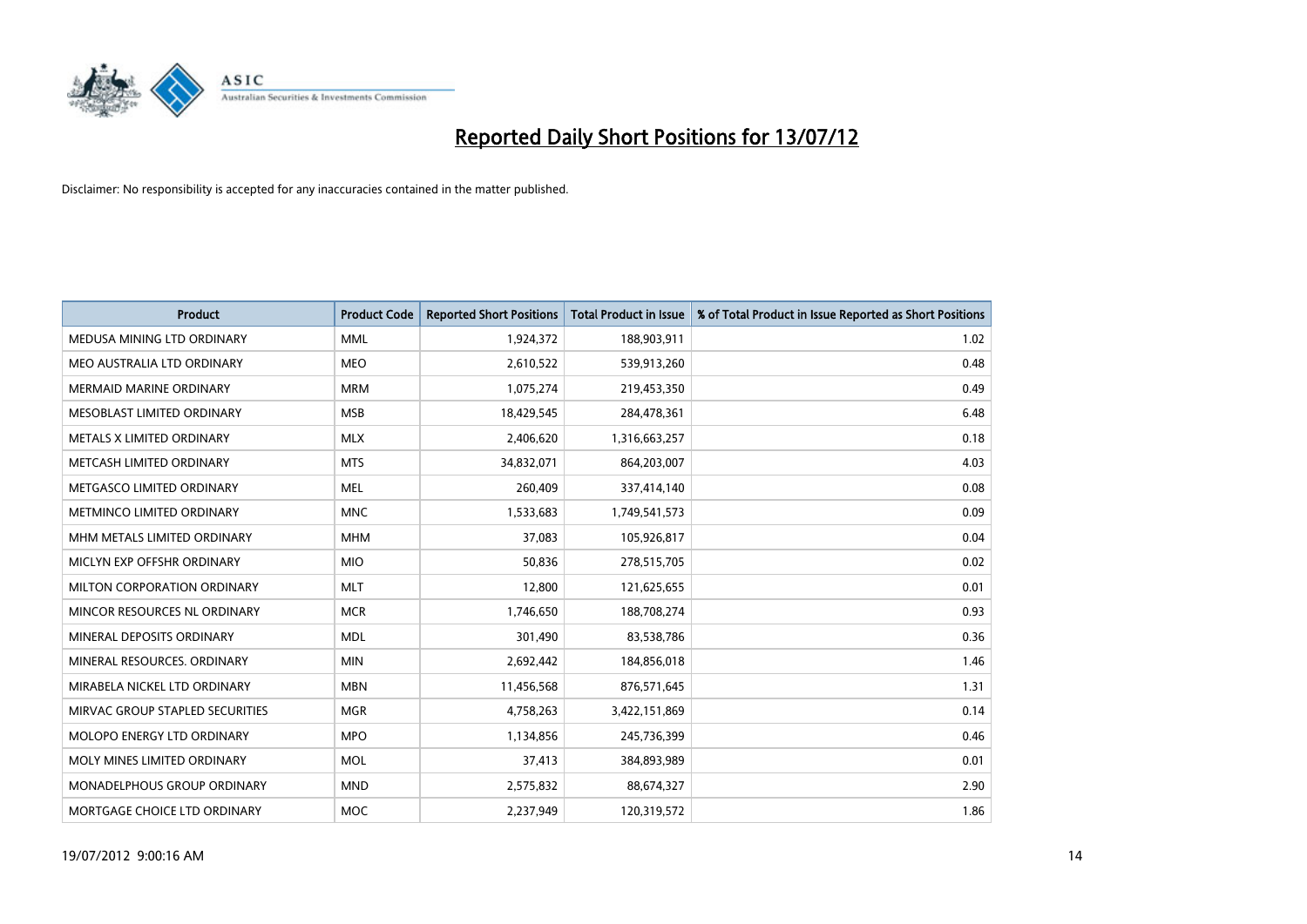

| <b>Product</b>                    | <b>Product Code</b> | <b>Reported Short Positions</b> | <b>Total Product in Issue</b> | % of Total Product in Issue Reported as Short Positions |
|-----------------------------------|---------------------|---------------------------------|-------------------------------|---------------------------------------------------------|
| <b>MOUNT GIBSON IRON ORDINARY</b> | <b>MGX</b>          | 8,330,218                       | 1,085,728,430                 | 0.77                                                    |
| MURCHISON METALS LTD ORDINARY     | <b>MMX</b>          | 3,736,055                       | 450,093,277                   | 0.83                                                    |
| <b>MYER HOLDINGS LTD ORDINARY</b> | <b>MYR</b>          | 58,727,618                      | 583,384,551                   | 10.07                                                   |
| <b>MYSTATE LIMITED ORDINARY</b>   | <b>MYS</b>          | 11.899                          | 86,977,573                    | 0.01                                                    |
| NATIONAL AUST, BANK ORDINARY      | <b>NAB</b>          | 15,415,727                      | 2,239,884,428                 | 0.69                                                    |
| NAVITAS LIMITED ORDINARY          | <b>NVT</b>          | 10,840,198                      | 375,318,628                   | 2.89                                                    |
| NEON ENERGY LIMITED ORDINARY      | <b>NEN</b>          | 924,890                         | 439,189,518                   | 0.21                                                    |
| NEW HOPE CORPORATION ORDINARY     | <b>NHC</b>          | 2,035,771                       | 830,411,534                   | 0.25                                                    |
| NEWCREST MINING ORDINARY          | <b>NCM</b>          | 1,471,067                       | 765,000,000                   | 0.19                                                    |
| NEWS CORP A NON-VOTING CDI        | <b>NWSLV</b>        | 3,898,506                       | 1,582,795,184                 | 0.25                                                    |
| NEWS CORP B VOTING CDI            | <b>NWS</b>          | 755,495                         | 798,520,953                   | 0.09                                                    |
| NEWSAT LIMITED ORDINARY           | <b>NWT</b>          | 70,000                          | 233,052,157                   | 0.03                                                    |
| NEXTDC LIMITED ORDINARY           | <b>NXT</b>          | 1,547,617                       | 150,602,388                   | 1.03                                                    |
| NEXUS ENERGY LIMITED ORDINARY     | <b>NXS</b>          | 145,987                         | 1,329,821,159                 | 0.01                                                    |
| NIB HOLDINGS LIMITED ORDINARY     | <b>NHF</b>          | 44,571                          | 439,004,182                   | 0.01                                                    |
| NIDO PETROLEUM ORDINARY           | <b>NDO</b>          | 116,460                         | 1,390,829,818                 | 0.01                                                    |
| NOBLE MINERAL RES ORDINARY        | <b>NMG</b>          | 4,433,593                       | 610,147,952                   | 0.73                                                    |
| NORFOLK GROUP ORDINARY            | <b>NFK</b>          | 750                             | 158,890,730                   | 0.00                                                    |
| NORTHERN IRON LTD ORDINARY        | <b>NFE</b>          | 391,573                         | 369,980,113                   | 0.11                                                    |
| NORTHERN STAR ORDINARY            | <b>NST</b>          | 4,061,094                       | 408,788,032                   | 0.99                                                    |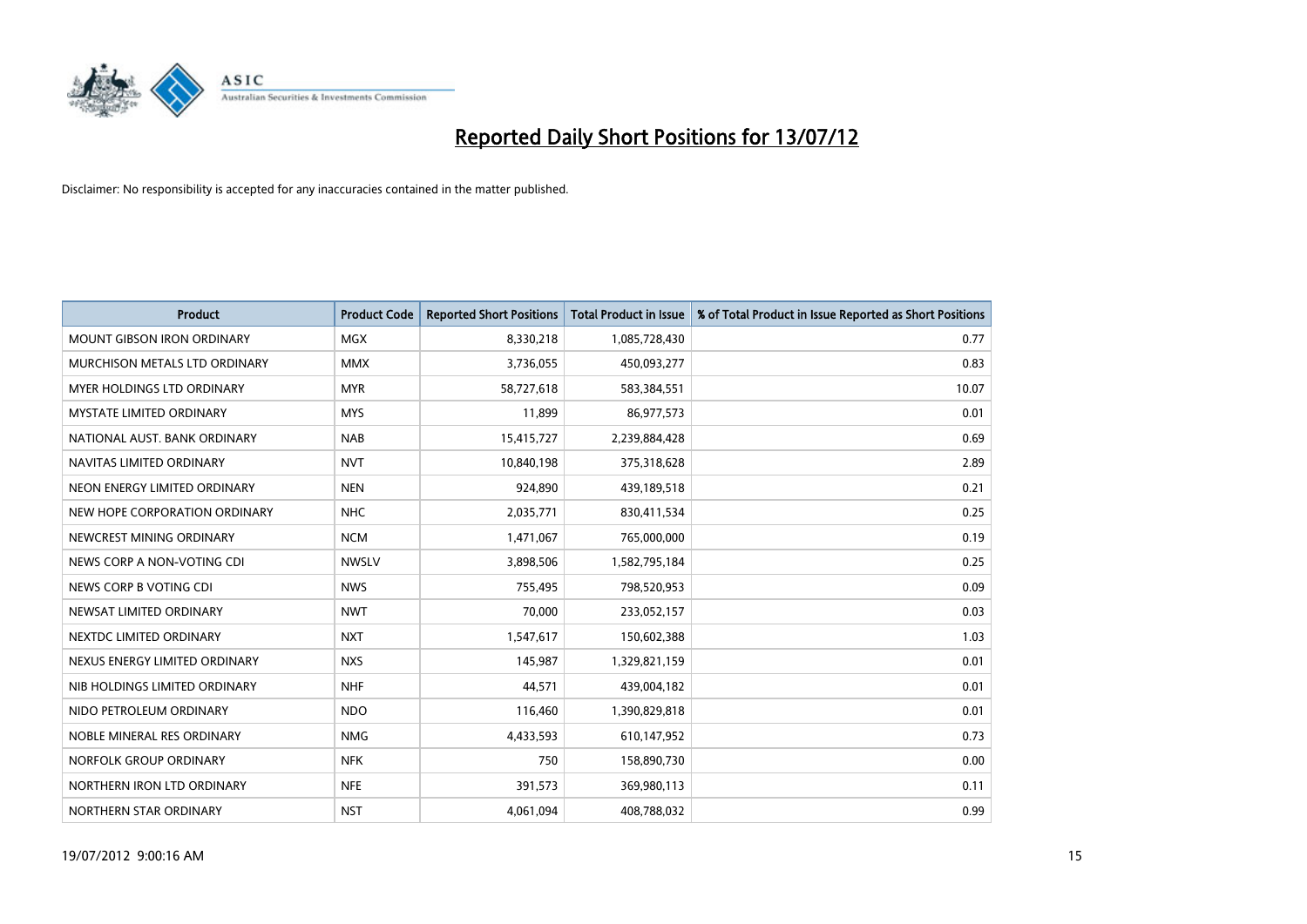

| <b>Product</b>                        | <b>Product Code</b> | <b>Reported Short Positions</b> | <b>Total Product in Issue</b> | % of Total Product in Issue Reported as Short Positions |
|---------------------------------------|---------------------|---------------------------------|-------------------------------|---------------------------------------------------------|
| NRW HOLDINGS LIMITED ORDINARY         | <b>NWH</b>          | 570,897                         | 278,888,011                   | 0.20                                                    |
| NUCOAL RESOURCES LTD ORDINARY         | <b>NCR</b>          | 11                              | 768,612,354                   | 0.00                                                    |
| NUFARM LIMITED ORDINARY               | <b>NUF</b>          | 6,331,170                       | 262,142,247                   | 2.42                                                    |
| OAKTON LIMITED ORDINARY               | <b>OKN</b>          | 708,540                         | 91,721,874                    | 0.77                                                    |
| OCEANAGOLD CORP. CHESS DEPOSITARY INT | OGC                 | 392,131                         | 262,886,876                   | 0.15                                                    |
| OIL SEARCH LTD ORDINARY               | OSH                 | 4,035,020                       | 1,331,356,047                 | 0.30                                                    |
| OM HOLDINGS LIMITED ORDINARY          | OMH                 | 5,896,389                       | 604,105,150                   | 0.98                                                    |
| <b>OPUS GROUP LTD ORDINARY</b>        | <b>OPG</b>          | 90.000                          | 53,678,177                    | 0.17                                                    |
| ORICA LIMITED ORDINARY                | ORI                 | 2,932,242                       | 365,642,802                   | 0.80                                                    |
| ORIGIN ENERGY ORDINARY                | <b>ORG</b>          | 6,727,426                       | 1,089,564,638                 | 0.62                                                    |
| OROCOBRE LIMITED ORDINARY             | <b>ORE</b>          | 159,441                         | 103,195,029                   | 0.15                                                    |
| OROTONGROUP LIMITED ORDINARY          | ORL                 | 180,923                         | 40,880,902                    | 0.44                                                    |
| OZ MINERALS ORDINARY                  | OZL                 | 6,967,218                       | 303,959,847                   | 2.29                                                    |
| PACIFIC BRANDS ORDINARY               | <b>PBG</b>          | 6,129,115                       | 912,915,695                   | 0.67                                                    |
| PALADIN ENERGY LTD ORDINARY           | <b>PDN</b>          | 72,507,600                      | 835,645,290                   | 8.68                                                    |
| PANAUST LIMITED ORDINARY              | <b>PNA</b>          | 2,173,246                       | 604,599,995                   | 0.36                                                    |
| PANORAMIC RESOURCES ORDINARY          | PAN                 | 2,349,627                       | 238,714,560                   | 0.98                                                    |
| PAPERLINX LIMITED ORDINARY            | <b>PPX</b>          | 1,555,316                       | 609,280,761                   | 0.26                                                    |
| PAPILLON RES LTD ORDINARY             | <b>PIR</b>          | 919,767                         | 244,150,830                   | 0.38                                                    |
| PEET LIMITED ORDINARY                 | <b>PPC</b>          | 948,807                         | 320,170,604                   | 0.30                                                    |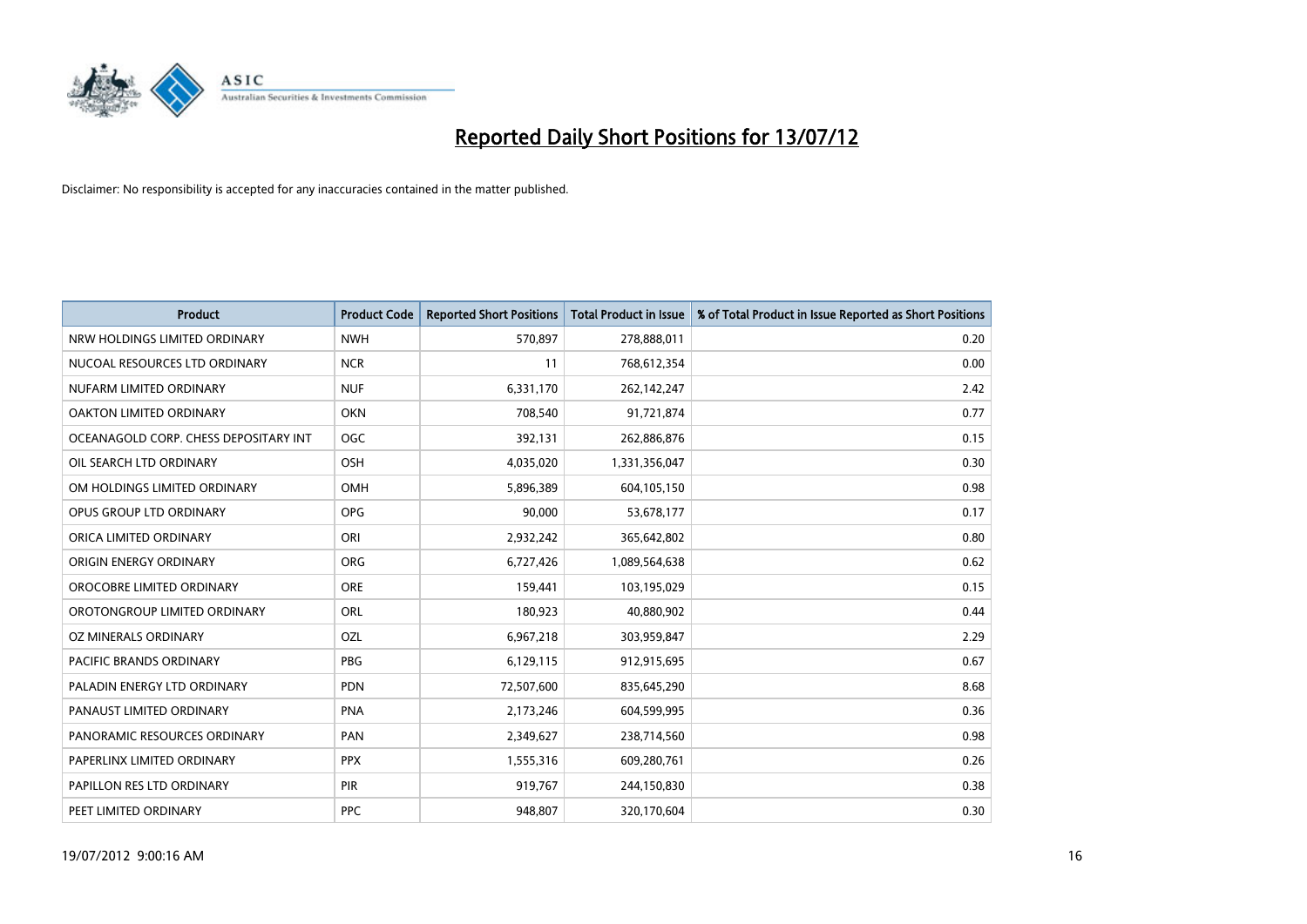

| <b>Product</b>                      | <b>Product Code</b> | <b>Reported Short Positions</b> | <b>Total Product in Issue</b> | % of Total Product in Issue Reported as Short Positions |
|-------------------------------------|---------------------|---------------------------------|-------------------------------|---------------------------------------------------------|
| PERILYA LIMITED ORDINARY            | PEM                 | 466,590                         | 769,316,426                   | 0.06                                                    |
| PERPETUAL LIMITED ORDINARY          | <b>PPT</b>          | 2,067,185                       | 41,980,678                    | 4.92                                                    |
| PERSEUS MINING LTD ORDINARY         | PRU                 | 11,896,363                      | 457,962,088                   | 2.60                                                    |
| PHARMAXIS LTD ORDINARY              | <b>PXS</b>          | 3,836,807                       | 307,630,989                   | 1.25                                                    |
| PHOSPHAGENICS LTD. ORDINARY         | POH                 | 96,044                          | 1,020,215,957                 | 0.01                                                    |
| PLATINUM ASSET ORDINARY             | <b>PTM</b>          | 10,960,402                      | 561,347,878                   | 1.95                                                    |
| PLATINUM AUSTRALIA ORDINARY         | <b>PLA</b>          | 836,127                         | 504,968,043                   | 0.17                                                    |
| PMI GOLD CORP CDI 1:1               | <b>PVM</b>          | 3,230                           | 72,583,668                    | 0.00                                                    |
| PMP LIMITED ORDINARY                | <b>PMP</b>          | 34,862                          | 323,781,124                   | 0.01                                                    |
| PREMIER INVESTMENTS ORDINARY        | <b>PMV</b>          | 522,918                         | 155,260,478                   | 0.34                                                    |
| PRIMA BIOMED LTD ORDINARY           | <b>PRR</b>          | 4,457,678                       | 1,066,063,388                 | 0.42                                                    |
| PRIMARY HEALTH CARE ORDINARY        | PRY                 | 15,958,959                      | 501,717,314                   | 3.18                                                    |
| PRIMEAG AUSTRALIA ORDINARY          | PAG                 | 172,038                         | 266,394,444                   | 0.06                                                    |
| PROGRAMMED ORDINARY                 | <b>PRG</b>          | 279,771                         | 118,175,280                   | 0.24                                                    |
| <b>QANTAS AIRWAYS ORDINARY</b>      | QAN                 | 13,823,092                      | 2,265,123,620                 | 0.61                                                    |
| OBE INSURANCE GROUP ORDINARY        | <b>OBE</b>          | 50,984,023                      | 1,181,682,557                 | 4.31                                                    |
| OR NATIONAL LIMITED ORDINARY        | <b>ORN</b>          | 13,071,103                      | 2,440,000,000                 | 0.54                                                    |
| ORXPHARMA LTD ORDINARY              | <b>QRX</b>          | 189,535                         | 144,577,206                   | 0.13                                                    |
| <b>QUBE LOGISTICS HLDG ORDINARY</b> | <b>QUB</b>          | 5,686,958                       | 921,407,185                   | 0.62                                                    |
| RAMELIUS RESOURCES ORDINARY         | <b>RMS</b>          | 1,158,116                       | 335,906,949                   | 0.34                                                    |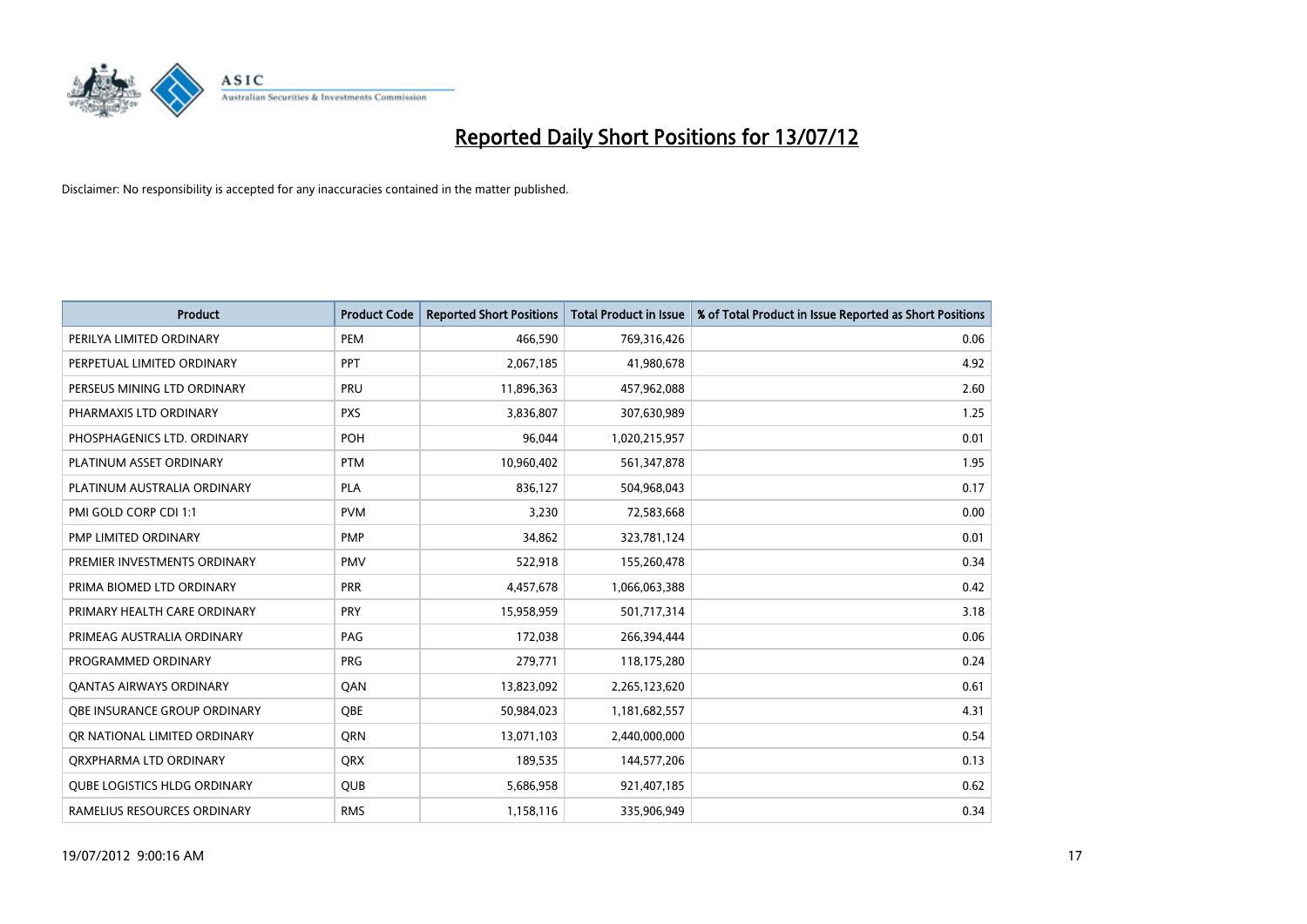

| <b>Product</b>                      | <b>Product Code</b> | <b>Reported Short Positions</b> | <b>Total Product in Issue</b> | % of Total Product in Issue Reported as Short Positions |
|-------------------------------------|---------------------|---------------------------------|-------------------------------|---------------------------------------------------------|
| RAMSAY HEALTH CARE ORDINARY         | <b>RHC</b>          | 2,256,405                       | 202,081,252                   | 1.12                                                    |
| RANGE RESOURCES LTD ORDINARY        | <b>RRS</b>          | 420,269                         | 2,118,880,660                 | 0.02                                                    |
| <b>RCR TOMLINSON ORDINARY</b>       | <b>RCR</b>          | 80,329                          | 131,444,875                   | 0.06                                                    |
| <b>REA GROUP ORDINARY</b>           | <b>REA</b>          | 390,086                         | 131,714,699                   | 0.30                                                    |
| RECKON LIMITED ORDINARY             | <b>RKN</b>          | 803,379                         | 129,488,015                   | 0.62                                                    |
| <b>RED 5 LIMITED ORDINARY</b>       | <b>RED</b>          | 106,691                         | 135,488,008                   | 0.08                                                    |
| <b>RED FORK ENERGY ORDINARY</b>     | <b>RFE</b>          | 1,012,382                       | 310,229,853                   | 0.33                                                    |
| REDBANK ENERGY LTD ORDINARY         | AEJ                 | 13                              | 786,287                       | 0.00                                                    |
| REED RESOURCES LTD ORDINARY         | <b>RDR</b>          | 69,691                          | 462,701,573                   | 0.02                                                    |
| REGIONAL EXPRESS ORDINARY           | <b>REX</b>          | 10,000                          | 121,254,902                   | 0.01                                                    |
| <b>REGIS RESOURCES ORDINARY</b>     | <b>RRL</b>          | 920,132                         | 453,028,047                   | 0.20                                                    |
| RESMED INC CDI 10:1                 | <b>RMD</b>          | 169,598                         | 1,556,242,300                 | 0.01                                                    |
| <b>RESOLUTE MINING ORDINARY</b>     | <b>RSG</b>          | 5,538,366                       | 634,428,623                   | 0.87                                                    |
| <b>RESOURCE GENERATION ORDINARY</b> | <b>RES</b>          | 173                             | 262,895,652                   | 0.00                                                    |
| RETAIL FOOD GROUP ORDINARY          | <b>RFG</b>          | 16,960                          | 108,422,615                   | 0.02                                                    |
| REVERSE CORP LIMITED ORDINARY       | <b>REF</b>          | 100                             | 92,382,175                    | 0.00                                                    |
| REX MINERALS LIMITED ORDINARY       | <b>RXM</b>          | 670,904                         | 188,907,284                   | 0.36                                                    |
| RHG LIMITED ORDINARY                | <b>RHG</b>          | 36,083                          | 308,483,177                   | 0.01                                                    |
| <b>RIALTO ENERGY ORDINARY</b>       | <b>RIA</b>          | 1,512,989                       | 671,347,392                   | 0.23                                                    |
| <b>RIDLEY CORPORATION ORDINARY</b>  | <b>RIC</b>          | 7,283                           | 307,817,071                   | 0.00                                                    |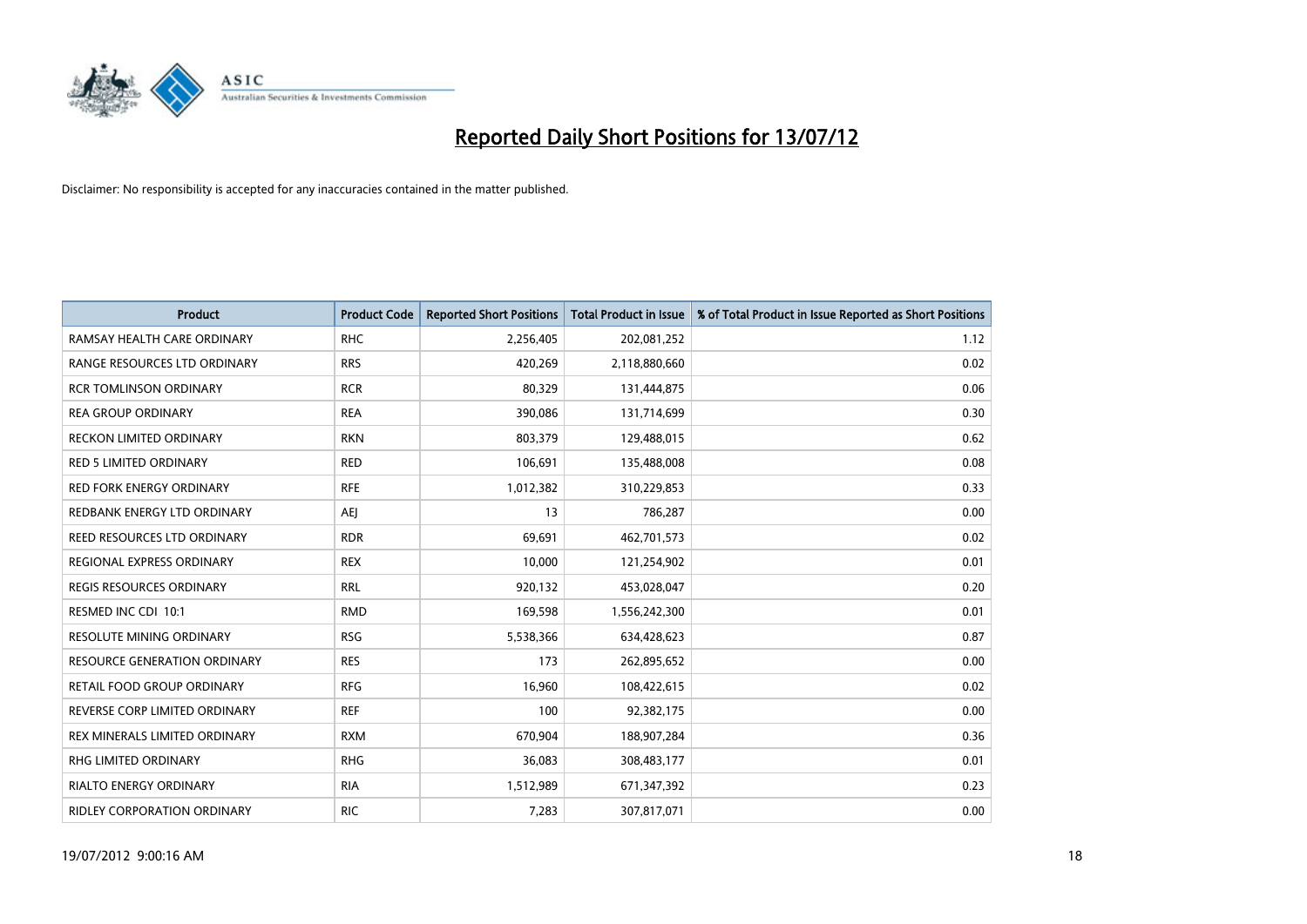

| <b>Product</b>                | <b>Product Code</b> | <b>Reported Short Positions</b> | <b>Total Product in Issue</b> | % of Total Product in Issue Reported as Short Positions |
|-------------------------------|---------------------|---------------------------------|-------------------------------|---------------------------------------------------------|
| RIO TINTO LIMITED ORDINARY    | <b>RIO</b>          | 20,275,217                      | 435,758,720                   | 4.65                                                    |
| ROBUST RESOURCES ORDINARY     | <b>ROL</b>          | 17,334                          | 87,994,097                    | 0.02                                                    |
| ROC OIL COMPANY ORDINARY      | <b>ROC</b>          | 1,829,383                       | 683,235,552                   | 0.27                                                    |
| RURALCO HOLDINGS ORDINARY     | <b>RHL</b>          | 12,000                          | 55,019,284                    | 0.02                                                    |
| SAI GLOBAL LIMITED ORDINARY   | SAI                 | 3,879,538                       | 204,354,836                   | 1.90                                                    |
| SALMAT LIMITED ORDINARY       | <b>SLM</b>          | 2,715,524                       | 159,802,174                   | 1.70                                                    |
| SAMSON OIL & GAS LTD ORDINARY | SSN                 | 2,113,796                       | 1,774,437,190                 | 0.12                                                    |
| SANDFIRE RESOURCES ORDINARY   | <b>SFR</b>          | 4,650,956                       | 151,557,635                   | 3.07                                                    |
| SANTOS LTD ORDINARY           | <b>STO</b>          | 4,656,315                       | 952,945,441                   | 0.49                                                    |
| SARACEN MINERAL ORDINARY      | <b>SAR</b>          | 2,492,320                       | 594,815,640                   | 0.42                                                    |
| SEDGMAN LIMITED ORDINARY      | <b>SDM</b>          | 12,416                          | 214,292,930                   | 0.01                                                    |
| SEEK LIMITED ORDINARY         | <b>SEK</b>          | 12,091,676                      | 337,101,307                   | 3.59                                                    |
| SENEX ENERGY LIMITED ORDINARY | <b>SXY</b>          | 20,335,103                      | 1,032,094,191                 | 1.97                                                    |
| SERVCORP LIMITED ORDINARY     | SRV                 | 311                             | 98,440,807                    | 0.00                                                    |
| SERVICE STREAM ORDINARY       | <b>SSM</b>          | 400                             | 283,418,867                   | 0.00                                                    |
| SEVEN GROUP HOLDINGS ORDINARY | <b>SVW</b>          | 979,824                         | 307,410,281                   | 0.32                                                    |
| SEVEN WEST MEDIA LTD ORDINARY | <b>SWM</b>          | 32,373,557                      | 666,105,054                   | 4.86                                                    |
| SIGMA PHARMACEUTICAL ORDINARY | <b>SIP</b>          | 4,956,931                       | 1,186,303,520                 | 0.42                                                    |
| SILEX SYSTEMS ORDINARY        | <b>SLX</b>          | 617,037                         | 170,143,997                   | 0.36                                                    |
| SILVER LAKE RESOURCE ORDINARY | <b>SLR</b>          | 1,174,123                       | 225,493,476                   | 0.52                                                    |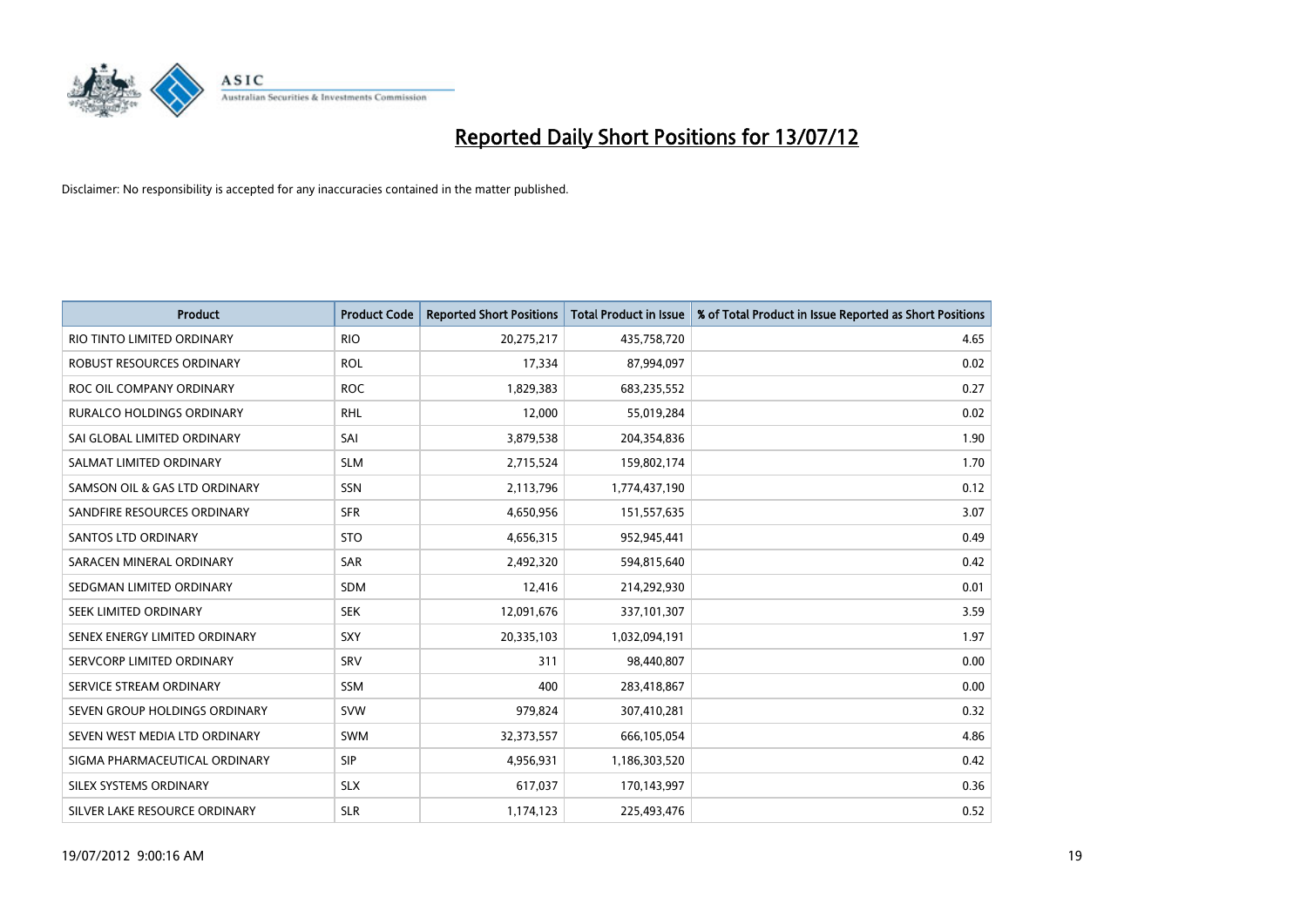

| <b>Product</b>                           | <b>Product Code</b> | <b>Reported Short Positions</b> | <b>Total Product in Issue</b> | % of Total Product in Issue Reported as Short Positions |
|------------------------------------------|---------------------|---------------------------------|-------------------------------|---------------------------------------------------------|
| SIMS METAL MGMT LTD ORDINARY             | SGM                 | 9,257,088                       | 204,830,045                   | 4.52                                                    |
| SINGAPORE TELECOMM. CHESS DEPOSITARY INT | SGT                 | 8,661,056                       | 163,810,197                   | 5.29                                                    |
| SIRTEX MEDICAL ORDINARY                  | <b>SRX</b>          | 25,387                          | 55,768,136                    | 0.05                                                    |
| SKILLED GROUP LTD ORDINARY               | <b>SKE</b>          | 119,393                         | 233,487,276                   | 0.05                                                    |
| SKY CITY ENTERTAIN, ORDINARY             | <b>SKC</b>          | 101                             | 576,958,340                   | 0.00                                                    |
| <b>SKY NETWORK ORDINARY</b>              | <b>SKT</b>          | 15,000                          | 389,139,785                   | 0.00                                                    |
| <b>SLATER &amp; GORDON ORDINARY</b>      | <b>SGH</b>          | 14,706                          | 168,600,731                   | 0.01                                                    |
| SMS MANAGEMENT. ORDINARY                 | <b>SMX</b>          | 887,209                         | 68,415,913                    | 1.30                                                    |
| SONIC HEALTHCARE ORDINARY                | <b>SHL</b>          | 5,184,295                       | 390,969,875                   | 1.33                                                    |
| SOUL PATTINSON (W.H) ORDINARY            | SOL                 | 38,079                          | 239,395,320                   | 0.02                                                    |
| SOUTH BOULDER MINES ORDINARY             | <b>STB</b>          | 114,190                         | 126,732,826                   | 0.09                                                    |
| SP AUSNET STAPLED SECURITIES             | SPN                 | 7,474,477                       | 3,339,620,165                 | 0.22                                                    |
| SPARK INFRASTRUCTURE STAPLED NOTE & UNIT | SKI                 | 32,519,555                      | 1,326,734,264                 | 2.45                                                    |
| SPECIALTY FASHION ORDINARY               | SFH                 | 2,099,171                       | 192,236,121                   | 1.09                                                    |
| SPOTLESS GROUP LTD ORDINARY              | SPT                 | 1,148,419                       | 265,746,161                   | 0.43                                                    |
| ST BARBARA LIMITED ORDINARY              | <b>SBM</b>          | 8,133,338                       | 325,615,389                   | 2.50                                                    |
| STANMORE COAL LTD ORDINARY               | <b>SMR</b>          | 32,870                          | 179,409,108                   | 0.02                                                    |
| STARPHARMA HOLDINGS ORDINARY             | <b>SPL</b>          | 2,298,082                       | 280,802,451                   | 0.82                                                    |
| STH CRS ELECT ENGNR ORDINARY             | <b>SXE</b>          | 50,002                          | 161,486,826                   | 0.03                                                    |
| STHN CROSS MEDIA ORDINARY                | <b>SXL</b>          | 9,215,528                       | 704,594,449                   | 1.31                                                    |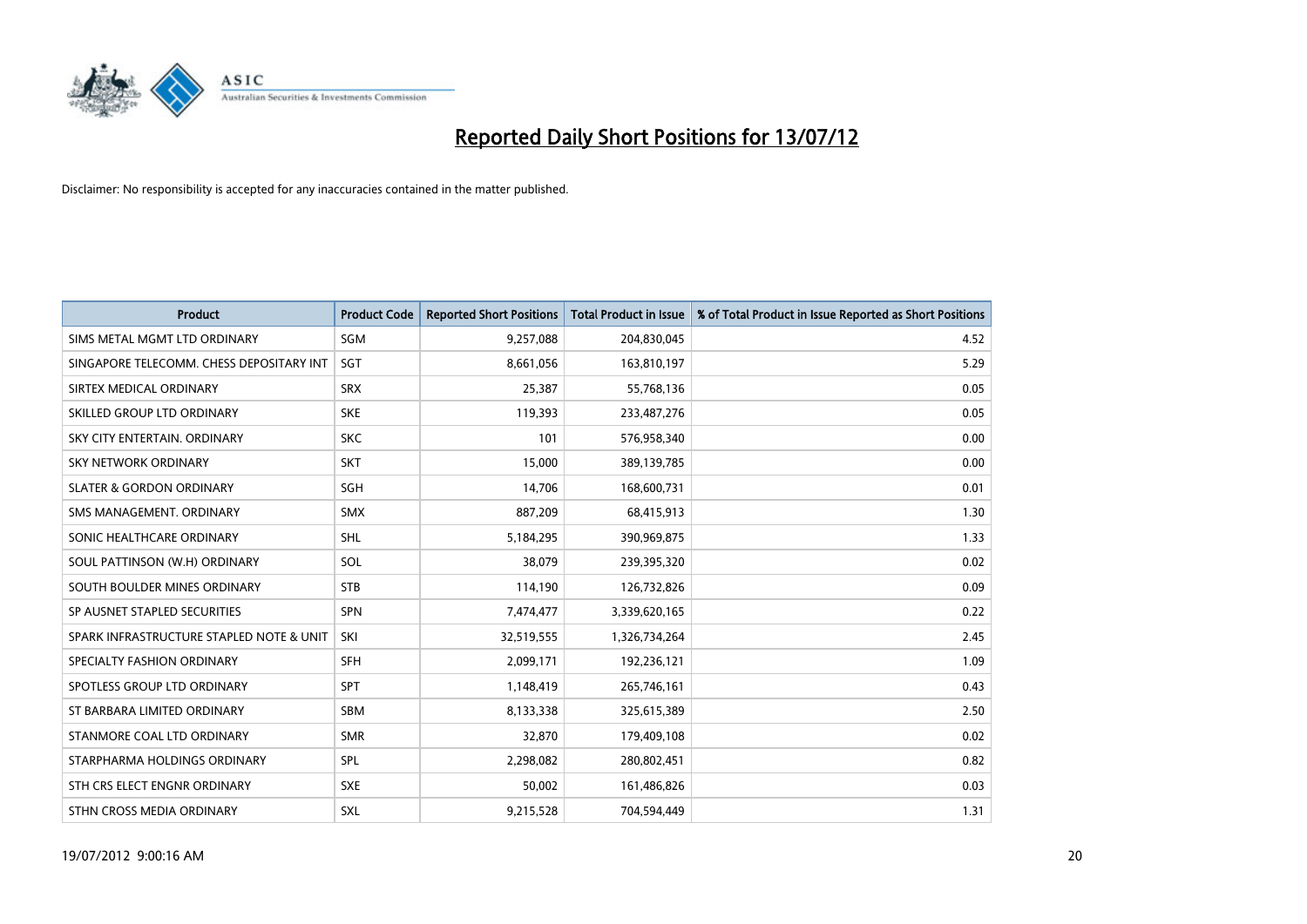

| <b>Product</b>                   | <b>Product Code</b> | <b>Reported Short Positions</b> | <b>Total Product in Issue</b> | % of Total Product in Issue Reported as Short Positions |
|----------------------------------|---------------------|---------------------------------|-------------------------------|---------------------------------------------------------|
| STOCKLAND UNITS/ORD STAPLED      | <b>SGP</b>          | 13,609,213                      | 2,203,547,228                 | 0.62                                                    |
| STRAITS RES LTD. ORDINARY        | SRO                 | 120,519                         | 456,529,474                   | 0.03                                                    |
| STW COMMUNICATIONS ORDINARY      | SGN                 | 63,744                          | 362,798,351                   | 0.02                                                    |
| SUNCORP GROUP LTD ORDINARY       | <b>SUN</b>          | 12,024,434                      | 1,286,600,980                 | 0.93                                                    |
| SUNDANCE ENERGY ORDINARY         | <b>SEA</b>          | 85,848                          | 277,098,474                   | 0.03                                                    |
| SUNDANCE RESOURCES ORDINARY      | SDL                 | 10,692,658                      | 3,049,577,034                 | 0.35                                                    |
| SUNLAND GROUP LTD ORDINARY       | <b>SDG</b>          | 51,240                          | 196,717,811                   | 0.03                                                    |
| SUPER RET REP LTD ORDINARY       | <b>SUL</b>          | 1,780,441                       | 196,152,971                   | 0.91                                                    |
| SYD AIRPORT STAPLED US PROHIBIT. | <b>SYD</b>          | 10,806,435                      | 1,861,210,782                 | 0.58                                                    |
| SYRAH RESOURCES ORDINARY         | <b>SYR</b>          | 37,135                          | 126,704,521                   | 0.03                                                    |
| TABCORP HOLDINGS LTD ORDINARY    | <b>TAH</b>          | 9,751,620                       | 730,113,969                   | 1.34                                                    |
| TANAMI GOLD NL ORDINARY          | <b>TAM</b>          | 336,302                         | 261,132,677                   | 0.13                                                    |
| TAP OIL LIMITED ORDINARY         | <b>TAP</b>          | 1,049,018                       | 241,295,311                   | 0.43                                                    |
| TASSAL GROUP LIMITED ORDINARY    | <b>TGR</b>          | 79,832                          | 146,304,404                   | 0.05                                                    |
| <b>TATTS GROUP LTD ORDINARY</b>  | <b>TTS</b>          | 7,274,109                       | 1,362,919,733                 | 0.53                                                    |
| <b>TECHNOLOGY ONE ORDINARY</b>   | <b>TNE</b>          | 5,735                           | 304,910,455                   | 0.00                                                    |
| TELECOM CORPORATION ORDINARY     | <b>TEL</b>          | 20,901,922                      | 1,856,745,213                 | 1.13                                                    |
| TELSTRA CORPORATION. ORDINARY    | <b>TLS</b>          | 29,235,895                      | 12,443,074,357                | 0.23                                                    |
| TEN NETWORK HOLDINGS ORDINARY    | <b>TEN</b>          | 75,415,232                      | 1,437,204,873                 | 5.25                                                    |
| TERANGA GOLD CORP CDI 1:1        | <b>TGZ</b>          | 146,588                         | 159,568,958                   | 0.09                                                    |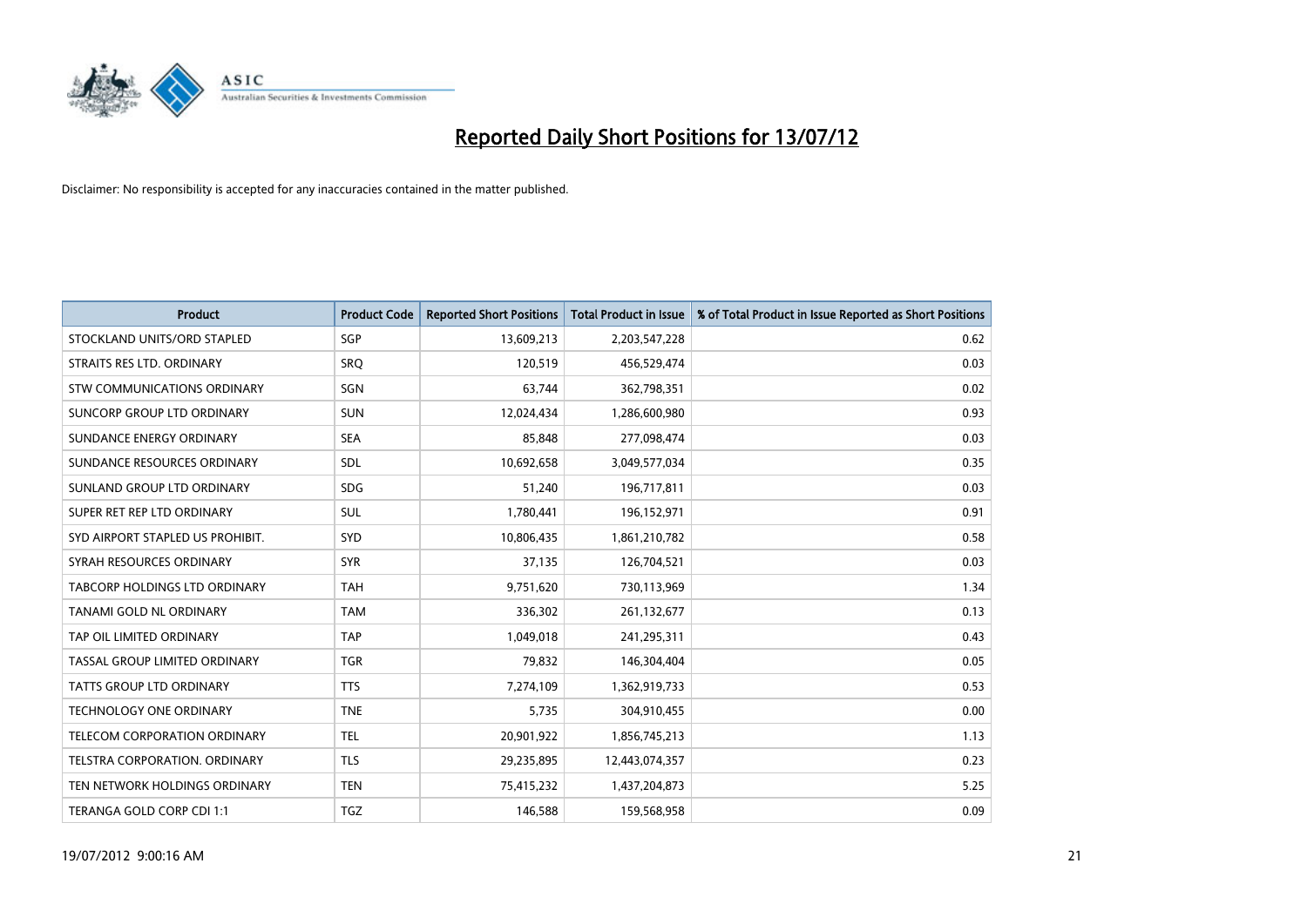

| <b>Product</b>                       | <b>Product Code</b> | <b>Reported Short Positions</b> | <b>Total Product in Issue</b> | % of Total Product in Issue Reported as Short Positions |
|--------------------------------------|---------------------|---------------------------------|-------------------------------|---------------------------------------------------------|
| <b>TEXON PETROLEUM LTD ORDINARY</b>  | <b>TXN</b>          | 305,679                         | 245,039,848                   | 0.12                                                    |
| TFS CORPORATION LTD ORDINARY         | <b>TFC</b>          | 207,942                         | 279,621,829                   | 0.07                                                    |
| THAKRAL HOLDINGS GRP ORDINARY/UNIT   | <b>THG</b>          | 100                             | 585,365,014                   | 0.00                                                    |
| THE REJECT SHOP ORDINARY             | <b>TRS</b>          | 2,532,203                       | 26,071,170                    | 9.71                                                    |
| THINKSMART LIMITED ORDINARY          | <b>TSM</b>          | 175,000                         | 156,005,431                   | 0.11                                                    |
| THORN GROUP LIMITED ORDINARY         | <b>TGA</b>          | 324,075                         | 146,374,703                   | 0.22                                                    |
| TIGER RESOURCES ORDINARY             | <b>TGS</b>          | 2,613,029                       | 673,470,269                   | 0.39                                                    |
| TOLL HOLDINGS LTD ORDINARY           | <b>TOL</b>          | 14,136,886                      | 717,133,875                   | 1.97                                                    |
| <b>TOX FREE SOLUTIONS ORDINARY</b>   | <b>TOX</b>          | 51,038                          | 115,311,608                   | 0.04                                                    |
| TPG TELECOM LIMITED ORDINARY         | <b>TPM</b>          | 2,154,462                       | 793,808,141                   | 0.27                                                    |
| TRADE ME GROUP ORDINARY              | <b>TME</b>          | 1,869                           | 395,745,510                   | 0.00                                                    |
| <b>TRANSFIELD SERVICES ORDINARY</b>  | <b>TSE</b>          | 4,351,517                       | 524,013,749                   | 0.83                                                    |
| TRANSPACIFIC INDUST. ORDINARY        | <b>TPI</b>          | 6,632,787                       | 1,578,209,025                 | 0.42                                                    |
| TRANSURBAN GROUP TRIPLE STAPLED SEC. | <b>TCL</b>          | 8,275,520                       | 1,458,321,112                 | 0.57                                                    |
| TREASURY WINE ESTATE ORDINARY        | <b>TWE</b>          | 13,626,414                      | 647,227,144                   | 2.11                                                    |
| TROY RESOURCES LTD ORDINARY          | <b>TRY</b>          | 252,196                         | 89,442,649                    | 0.28                                                    |
| UGL LIMITED ORDINARY                 | UGL                 | 6,950,704                       | 166,315,038                   | 4.18                                                    |
| UNILIFE CORPORATION CDI 6:1          | <b>UNS</b>          | 211,160                         | 256,958,538                   | 0.08                                                    |
| UXA RESOURCES LTD ORDINARY           | <b>UXA</b>          | 3,637,640                       | 703,053,271                   | 0.52                                                    |
| UXC LIMITED ORDINARY                 | <b>UXC</b>          | 79,109                          | 305,585,913                   | 0.03                                                    |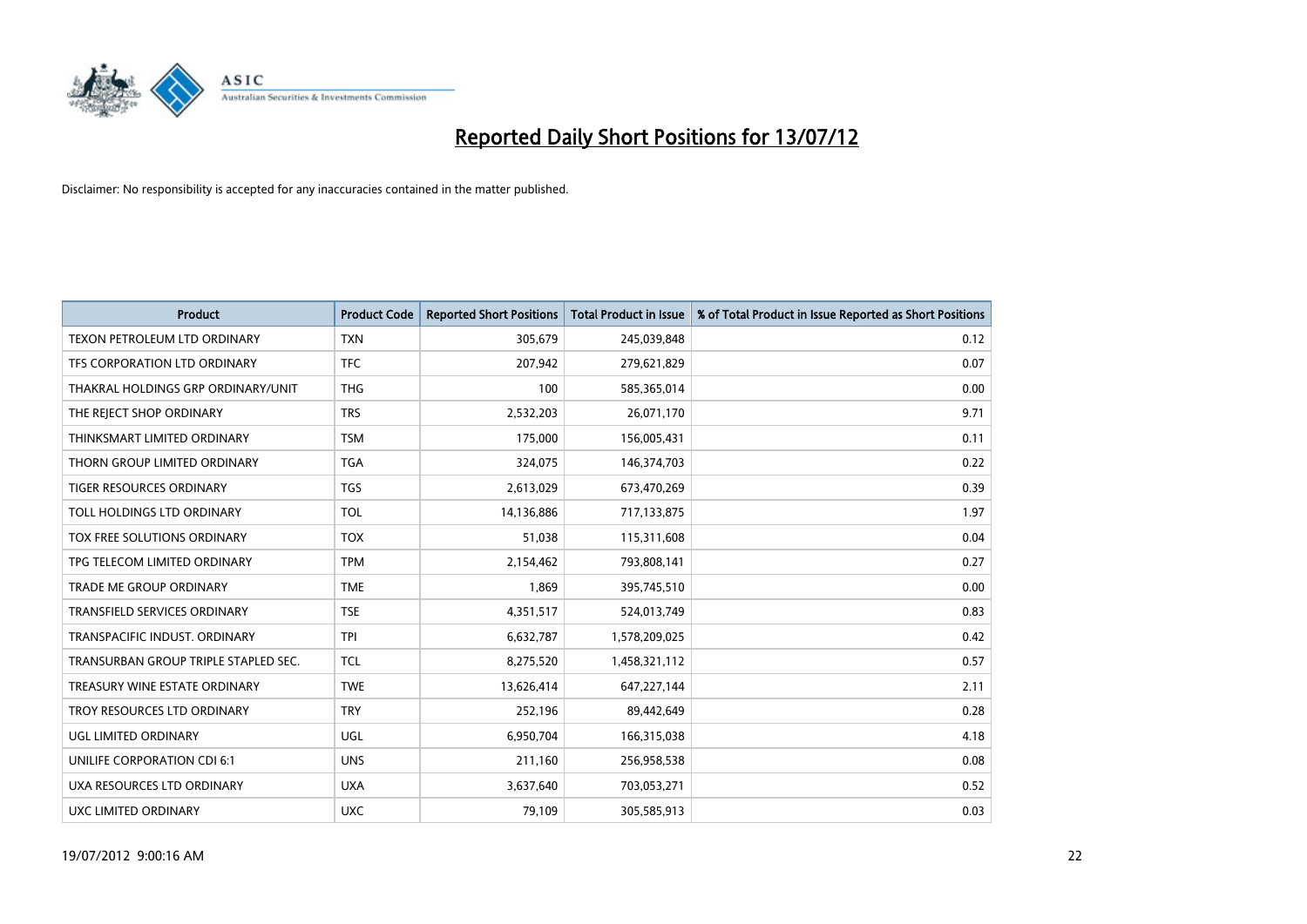

| <b>Product</b>                           | <b>Product Code</b> | <b>Reported Short Positions</b> | <b>Total Product in Issue</b> | % of Total Product in Issue Reported as Short Positions |
|------------------------------------------|---------------------|---------------------------------|-------------------------------|---------------------------------------------------------|
| <b>VENTURE MINERALS ORDINARY</b>         | <b>VMS</b>          | 57,167                          | 232,468,592                   | 0.02                                                    |
| <b>VIRGIN AUS HLDG LTD ORDINARY</b>      | <b>VAH</b>          | 22,975,730                      | 2,210,197,600                 | 1.04                                                    |
| VITERRA INC CDI 1:1                      | <b>VTA</b>          | 10                              | 68,629,939                    | 0.00                                                    |
| <b>VOCUS COMMS LTD ORDINARY</b>          | <b>VOC</b>          | 64,024                          | 70,181,826                    | 0.09                                                    |
| WAH NAM INT HLDG LTD ORDINARY            | <b>WNI</b>          | 91,872                          | 7,175,039,665                 | 0.00                                                    |
| <b>WATPAC LIMITED ORDINARY</b>           | <b>WTP</b>          | 350,178                         | 184,332,526                   | 0.19                                                    |
| <b>WDS LIMITED ORDINARY</b>              | <b>WDS</b>          | 7                               | 144,740,614                   | 0.00                                                    |
| WEBIET LIMITED ORDINARY                  | <b>WEB</b>          | 213,063                         | 71,065,929                    | 0.30                                                    |
| <b>WESFARMERS LIMITED ORDINARY</b>       | <b>WES</b>          | 31,581,514                      | 1,006,508,845                 | 3.14                                                    |
| WESFARMERS LIMITED PARTIALLY PROTECTED   | <b>WESN</b>         | 1,136,548                       | 150,563,317                   | 0.75                                                    |
| WESTERN AREAS NL ORDINARY                | <b>WSA</b>          | 7,222,470                       | 179,735,899                   | 4.02                                                    |
| WESTERN DESERT RES. ORDINARY             | <b>WDR</b>          | 654,122                         | 218,819,203                   | 0.30                                                    |
| WESTFIELD GROUP ORD/UNIT STAPLED SEC     | <b>WDC</b>          | 5,414,047                       | 2,260,505,450                 | 0.24                                                    |
| <b>WESTFIELD RETAIL TST UNIT STAPLED</b> | <b>WRT</b>          | 44,550,578                      | 3,054,166,195                 | 1.46                                                    |
| <b>WESTPAC BANKING CORP ORDINARY</b>     | <b>WBC</b>          | 64,024,062                      | 3,079,994,985                 | 2.08                                                    |
| WHITE ENERGY COMPANY ORDINARY            | <b>WEC</b>          | 1,786,358                       | 322,974,494                   | 0.55                                                    |
| WHITEHAVEN COAL ORDINARY                 | <b>WHC</b>          | 12,854,056                      | 1,013,190,387                 | 1.27                                                    |
| WIDE BAY AUST LTD ORDINARY               | <b>WBB</b>          | 10,001                          | 36,139,327                    | 0.03                                                    |
| WINDIMURRA VANADIUM ORDINARY             | <b>WVL</b>          | 163,685                         | 154,278,674                   | 0.11                                                    |
| WOODSIDE PETROLEUM ORDINARY              | <b>WPL</b>          | 2,408,335                       | 823,910,657                   | 0.29                                                    |